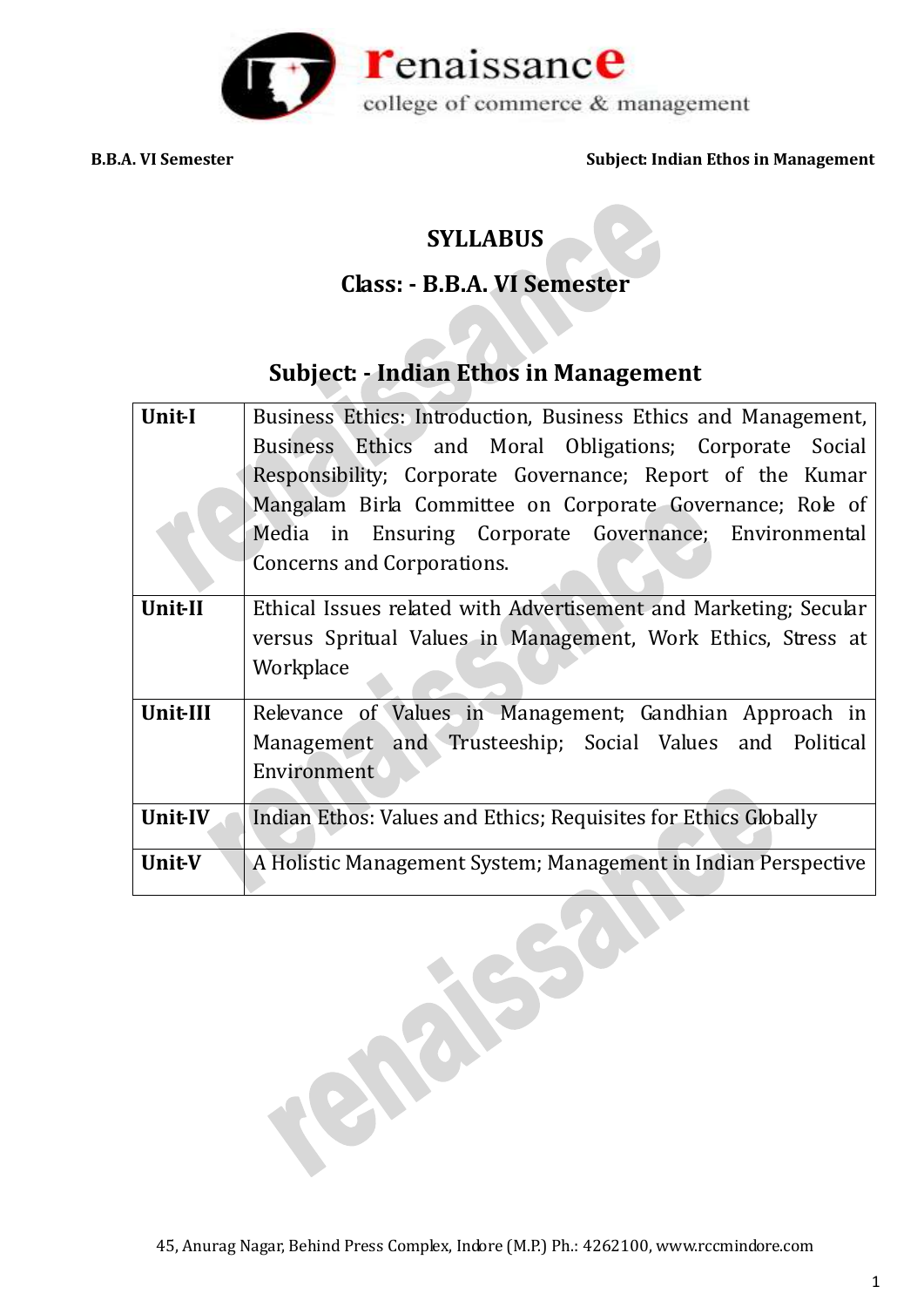

# **UNIT – 1**

### **BUSINESS ETHICS**

Business ethics is nothing but the application of ethics in business. Business ethics is the application of general ethical ideas to business behavior. Ethical business behavior facilitates and promotes good to society, improves profitability, fosters business relations and employee productivity. The concept of business ethics has come to mean various things to various people, but generally it's coming to know what it right or wrong in the workplace and doing what's right - this is in regard to effects of products/ services and in relationships with stakeholders.

Business ethics is concerned with the behavior of a businessman in doing a business. Unethical practices are creating problems to businessman and business units. The life and growth of a business unit depends upon the ethics practiced by a businessman. Business ethics are developed by the passage of time and custom. A custom differs from one business to another. If a custom is adopted and accepted by businessman and public, that custom will become an ethic. Business ethics is applicable to every type of business. The social responsibility of a business requires the observing of business ethics. A business man should not ignore the business ethics while assuming social responsibility. Business ethics means the behavior of a businessman while conducting a business, by observing morality in his business activities.

### **Definitions**

According to **Wheeler –** Business Ethics is an art and science for maintaining harmonious relationship with society, its various groups and institutions as well as reorganizing the moral responsibility for the rightness and wrongness of business conduct.

According to **Rogene. A. Buchholz** –Business ethics refers to right or wrong behavior in business decisions.

# **Benefits of Business Ethics –**

- 1) Attention to business ethics has substantially improved society.
- 2) Ethics programs help maintain a moral course in turbulent times.
- 3) Ethics programs cultivate strong teamwork and productivity.
- 4) Ethics support employee growth.
- 5) Ethics programs help ensure that policies are legal.
- 6) Ethics programs help avoid criminal acts "of omission" and can lower fines.
- 7) Ethics programs help to manage values associated with quality management, strategic planning and diversity management.
- 8) Ethics promote a strong public image.

#### **Management and Business Ethics –**

Management, be it of a kingdom, a war or a business enterprise has to be based on a value system. Management is successful where the value system is extremely strong. Management has to deal with people. All individuals have different characteristics. The management is required everywhere. The success and progress depends upon the good mission, vision, values, plans and policies. The principles of management, which are used in every field, is based on certain ethics and values. Indian ethos demands subjective management system.

As it is said earlier, management is a universal process in all organized activates. Management pays a very paramount role in a business firm, government enterprise, education and health service and military organization etc.

'Management is a multi-purpose organ that manages a business, manage manager and manage workers and work' – 'P.Drucker' "The practice of management."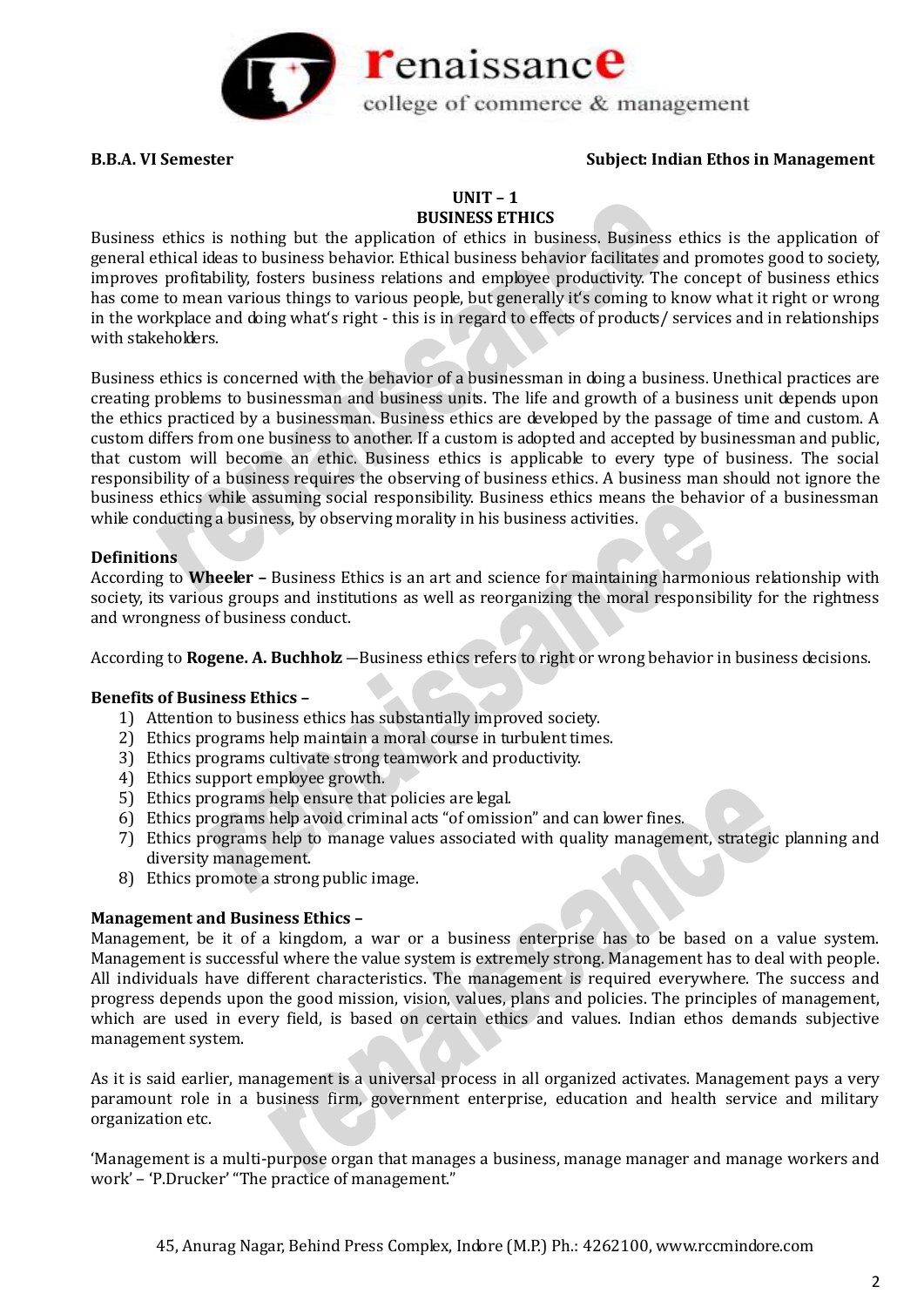

### **Functions of Management**

- i) Planning
- ii) Organizing
- iii) Staffing
- iv) Leading v) Motivating
- vi) Controlling
- **Guidelines for managing business ethics in the Workplace –**
	- 1) Recognize that managing ethics is a process.
	- 2) The bottom line of an ethics program is accomplishing preferred behaviours in the worksplace.
	- 3) The best way to handle ethical dilemmas is to avoid their occurrence in the first place.
	- 4) Make ethics decisions in groups and make decisions public, as appropriate.
	- 5) Integrate ethics management with other management practices.
	- 6) Use cross-functional teams when developing and implementing the ethics management programs.
	- 7) Value forgiveness
	- 8) Note that trying to operate ethically and making a few mistakes is better than not trying at all.

# **Six Key Roles and Responsibilities in Business Ethics Management –**

- 1) The organization's chief executive must fully support the program.
- 2) Consider establishing an ethics committee at the board level.
- 3) Consider establishing an ethics management committee.
- 4) Consider assigning/developing an ethics officer.
- 5) Consider establishing an ombudsperson (lokayukata)

# **Business Ethics and Moral obligations**

A duty is an obligation to act in a certain way. When the obligation is based on moral and ethical considerations, it is a moral duty. Often we think about moral duties in terms of rules that restrain us, the "don'ts," as in don't lie, cheat, or steal. Such rules comprise the so-called negative dimension of moral duty because they tell us what not to do. Since ethics is concerned with the way we ought to be, however, it also includes an affirmative dimension consisting of things we should  $d\sigma$  — keep promises, judge others fairly, treat people with respect, kindness and compassion.

# **Sources of Moral Obligation**

- 1. **Law-Based Moral Obligations.**
- 2. **Agreement-Based Moral Obligations.**
- **3. Moral Principle as the Basis of Moral Obligation.**

# **Corporate Social Responsibility**

The term Corporate Social Responsibility (CSR) focuses on the idea that a business has social obligations above and beyond making a profit and follows from a decision by management to expand traditional governance arrangements to include accountability to the full range of stakeholders are described above. Companies can best benefit their stakeholders by fulfilling their economics, legal, ethical and discretionary responsibilities. The term corporate citizenship denotes the extent to which business meet the legal, ethical, economic and voluntary responsibilities placed on them by their stakeholders.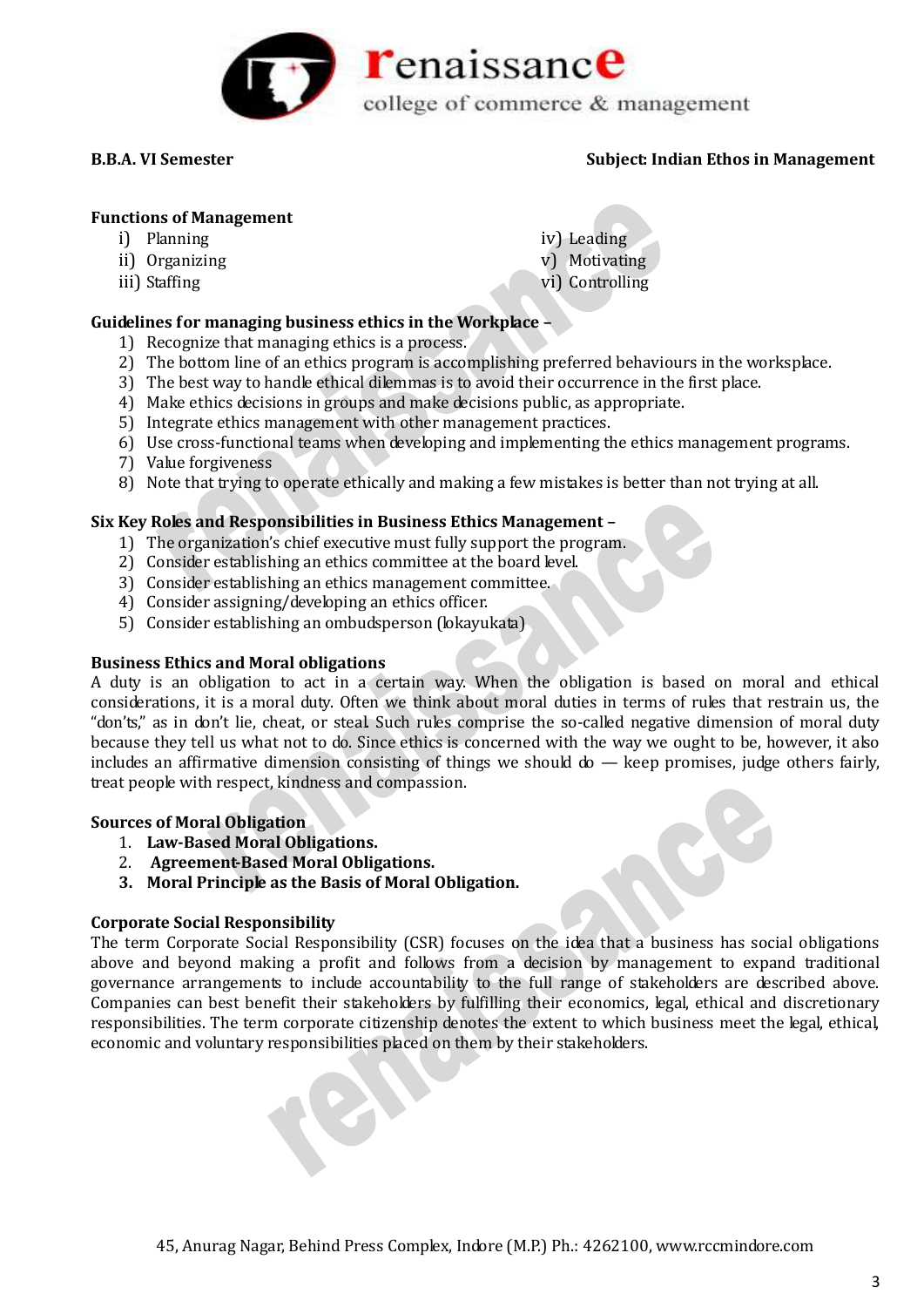



Social issues with which business corporations have been concerned since the 1960s may be divided into three categories:

- a. Social problems external to the corporation that were not caused by nay direct business action like poverty, drug, abuses, decay of the cities and so on.
- b. The external impact of regular economic activities. For example pollution caused by production, the quality, safety, reliability of goods and services, deception in marketing practices, the social impact of plant closures and plant location belong to this category.
- c. Issues within the firm and tied up with regular economic activities, like equal employment opportunity, occupational health and safety, the quality of work life and industrial democracy.

# **DEFINITIONS OF CSR**

"Corporate Social Responsibilities is the continuing commitment by business to behave ethical and contribute to economic development while improving the quality of life of the workforce and their families as well as of the local community and society at large."

Corporate Social Responsibility is an integrated combination of policies, programs, education, and practices which extend throughout a corporation's operations and into the communities in which they operate.

Corporate Social Responsibility is achieving commercial success in ways that honour ethical values and respect people, communities, and the natural environment.

# **NEED FOR SOCIAL RESPONSIBILITIES**

- 1. The Iron Law of Responsibility
- 2. To fulfill Long term Self-interest
- 3. To Establish a Better Public image
- 4. To Avoid Government Regulation or Control
- 5. TO Avoid Misuse Resources and Economic Power
- 6. To Convert Resistances into Resources
- 7. To Minimize Environment Damage

# **Companies implement CSR by putting in place internal management systems that promote**

- Adherence to labor standards by corporations and their business partners;
- Respect for human rights:
- Protection of the local and global environment;
- Reducing the negative impacts of corporations operating in conflict zones;
- Avoiding bribery and corruption; and;
- Consumer protection.

#### **Meaning of Corporate Governance –**

The management role is basically related with running the business operations efficiently and effectively – the product design, procurement, personnel management, production, marketing and finance functions. But by contrast, the governance role is not concerned with running the business of the company but with giving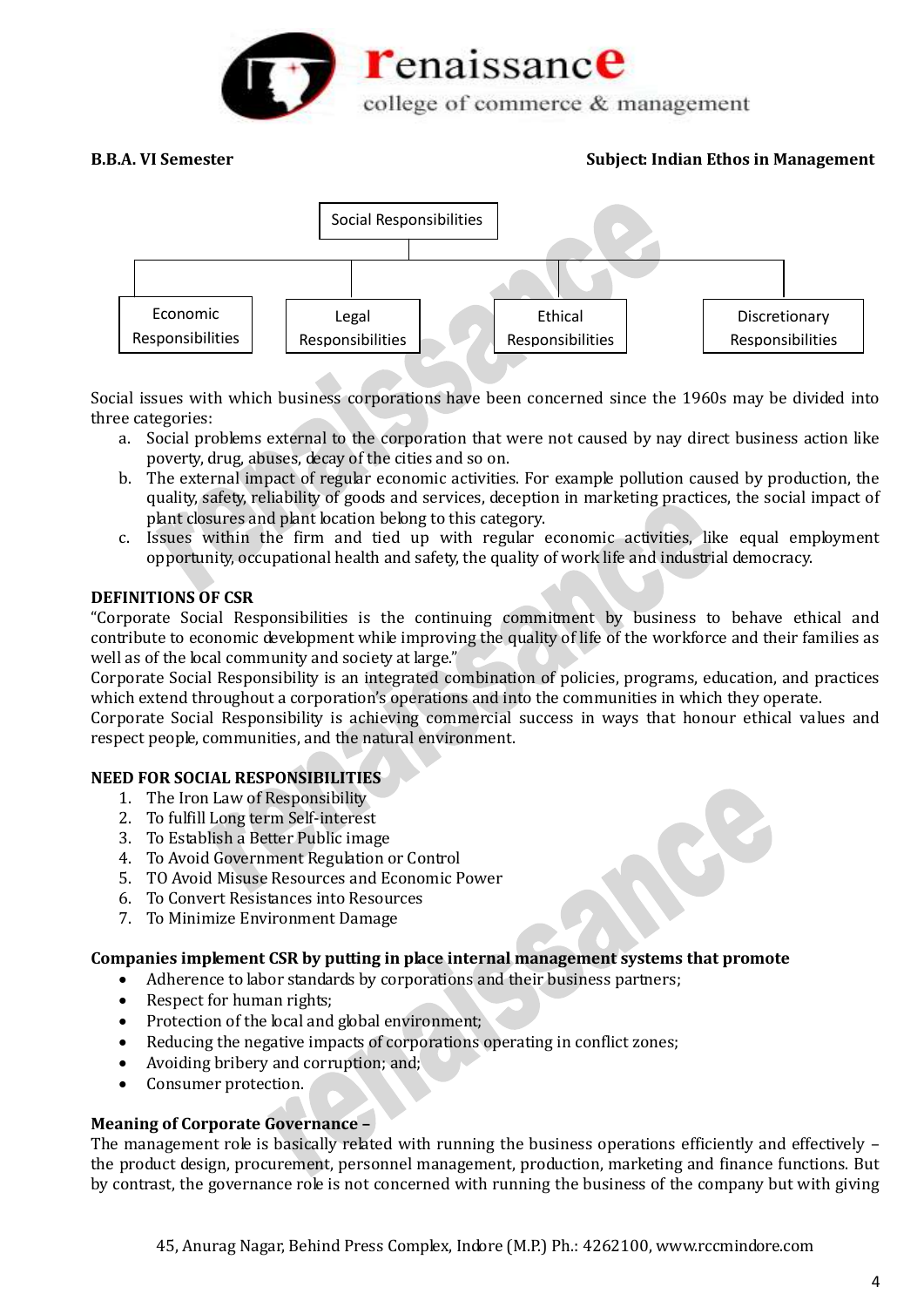

overall direction to the enterprise with the aim of satisfying legitimate expectations for accountability and regulation by interest beyond the corporate boundaries. All companies need governing as well as managing.

# **The process of corporate governance with principal activities –**

- Direction
- Executive Action
- Supervisor
- Accountability

### **Nature of Governance –**

All human societies need governing, where power is exercised to direct, control and regulate activities that affect people's interests. Governance involves the derivation, use and limitation of such powers. It identifies rights and responsibilities, legitimizes actions and directions, accountability. Corporation governance is concerned with the process by which corporate entities are governed; that is, with the exercise of power over the direction of the enterprise, the supervision and control of executive actions.

# **Developing a Code of Conduct –**

- 1) Identify key behaviors needed to adhere to the ethical values proclaimed in code of ethics.
- 2) Include wording that indicates all employees are expected to conform to the behaviors specified in the code of conduct.
- 3) Obtain review from key members of the organization: Be sure that the legal department reviews the drafted code of conduct.
- 4) Announce and distribute the new code of conduct.
- 5) Review which values produce the top three or four traits of a highly ethical and successful product or service in your area.
- 6) Identify values needed to address current issues in your workplace.
- 7) Identify any values needed, based on findings during strategic planning.
- 8) Consider any top ethical values that might be prized by stakeholders.
- 9) Collect from the above steps, the top five to ten ethical values, which are high priorities in your organization –
	- a. Trustworthiness: honesty, integrity, promises keeping, loyalty.
	- b. Respect: autonomy, privacy, dignity, courtesy, tolerance, acceptance.
	- c. Responsibility: accountability, pursuit of excellence.
	- d. Caring: compassion, consideration, giving, sharing, kindness, loving.
	- e. Justice and fairness: procedural fairness, impartiality, consistency, equity, equality, due process.
	- f. Civic virtue and citizenship: law abiding, community service, protection of environment.
- 10) Obtain review from key members of the organization.
- 11)Announce and distribute the new code of ethics (unless you are waiting to announce it along with any new codes of conduct and associated policies and procedure).
- 12)Update the code at least once a year.
- 13)Note that you cannot include values and preferred behaviours for every possible ethical dilemma that might arise.

#### **Ethics Tools: Policies and Procedures –**

- 1) Update policies and procedures to produce behaviours preferred from the code of conduct.
- 2) There are numerous examples of how organizations manage values through use of policies and procedures.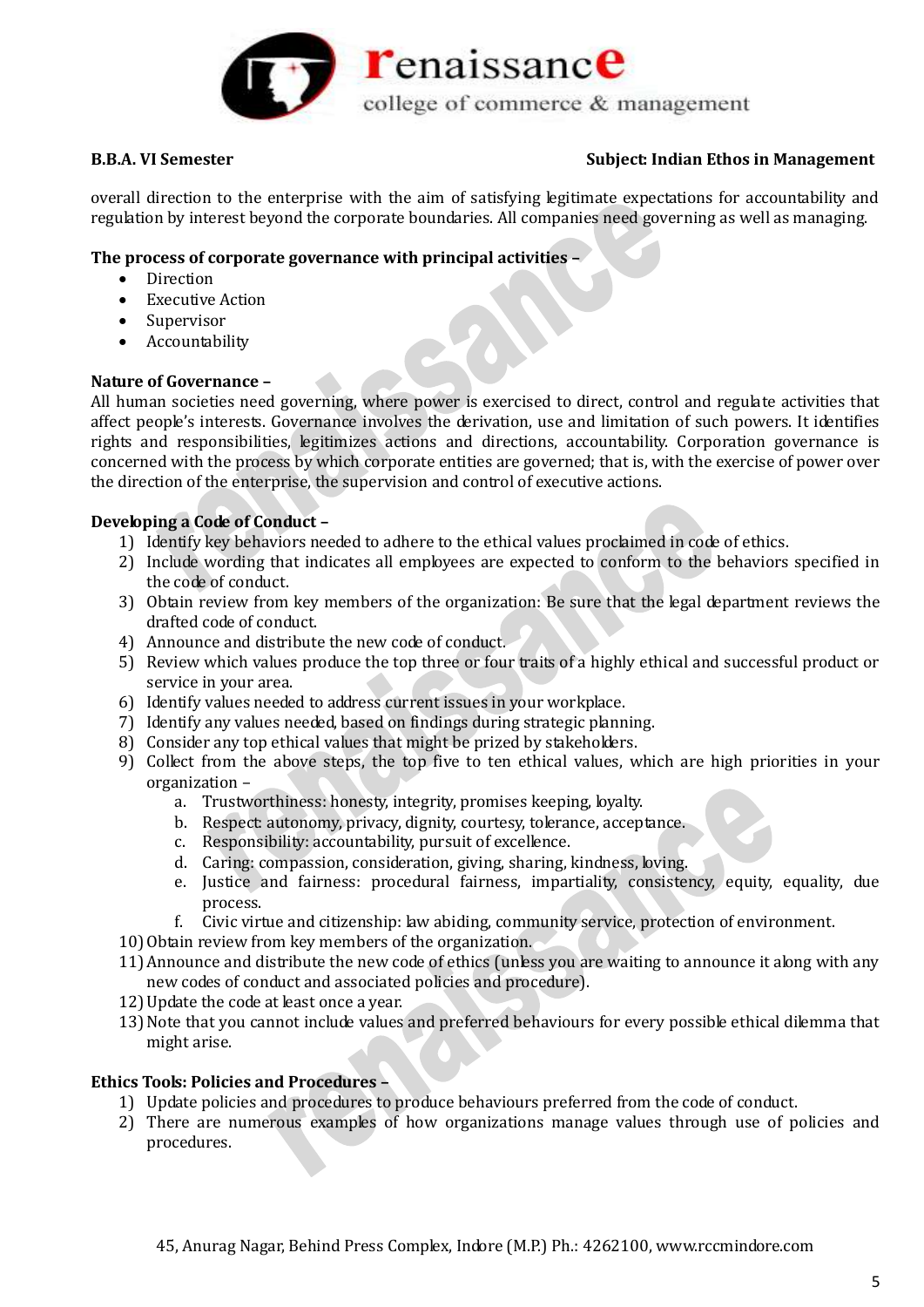

## **Promoting Value Based Governance in Organization –**

- i) Value creation of workforce
- ii) Value creation for consumers.
- iii) Value creation for investors and shareholders.



# **Kumar Mangalam Birla Committee**

In early 1999, Securities and Exchange Board of India (SEBI) had set up a committee under Shri Kumar Mangalam Birla, member SEBI Board, to promote and raise the standards of good corporate governance. The report submitted by the committee is the first formal and comprehensive attempt to evolve a 'Code of Corporate Governance', in the context of prevailing conditions of governance in Indian companies, as well as the state of capital markets.

The Committee's terms of the reference were to:

- suggest suitable amendments to the listing agreement executed by the stock exchanges with the companies and any other measures to improve the standards of corporate governance in the listed companies, in areas such as continuous disclosure of material information, both financial and nonfinancial, manner and frequency of such disclosures, responsibilities of independent and outside directors;
- draft a code of corporate best practices; and
- Suggest safeguards to be instituted within the companies to deal with insider information and insider trading.

The primary objective of the committee was to view corporate governance from the perspective of the investors and shareholders and to prepare a 'Code' to suit the Indian corporate environment.

The committee had identified the Shareholders, the Board of Directors and the Management as the three key constituents of corporate governance and attempted to identify in respect of each of these constituents, their roles and responsibilities as also their rights in the context of good corporate governance.

Corporate governance has several claimants –shareholders and other stakeholders - which include suppliers, customers, creditors, and the bankers, the employees of the company, the government and the society at large. The Report had been prepared by the committee, keeping in view primarily the interests of a particular class of stakeholders, namely, the shareholders, who together with the investors form the principal constituency of SEBI while not ignoring the needs of other stakeholders.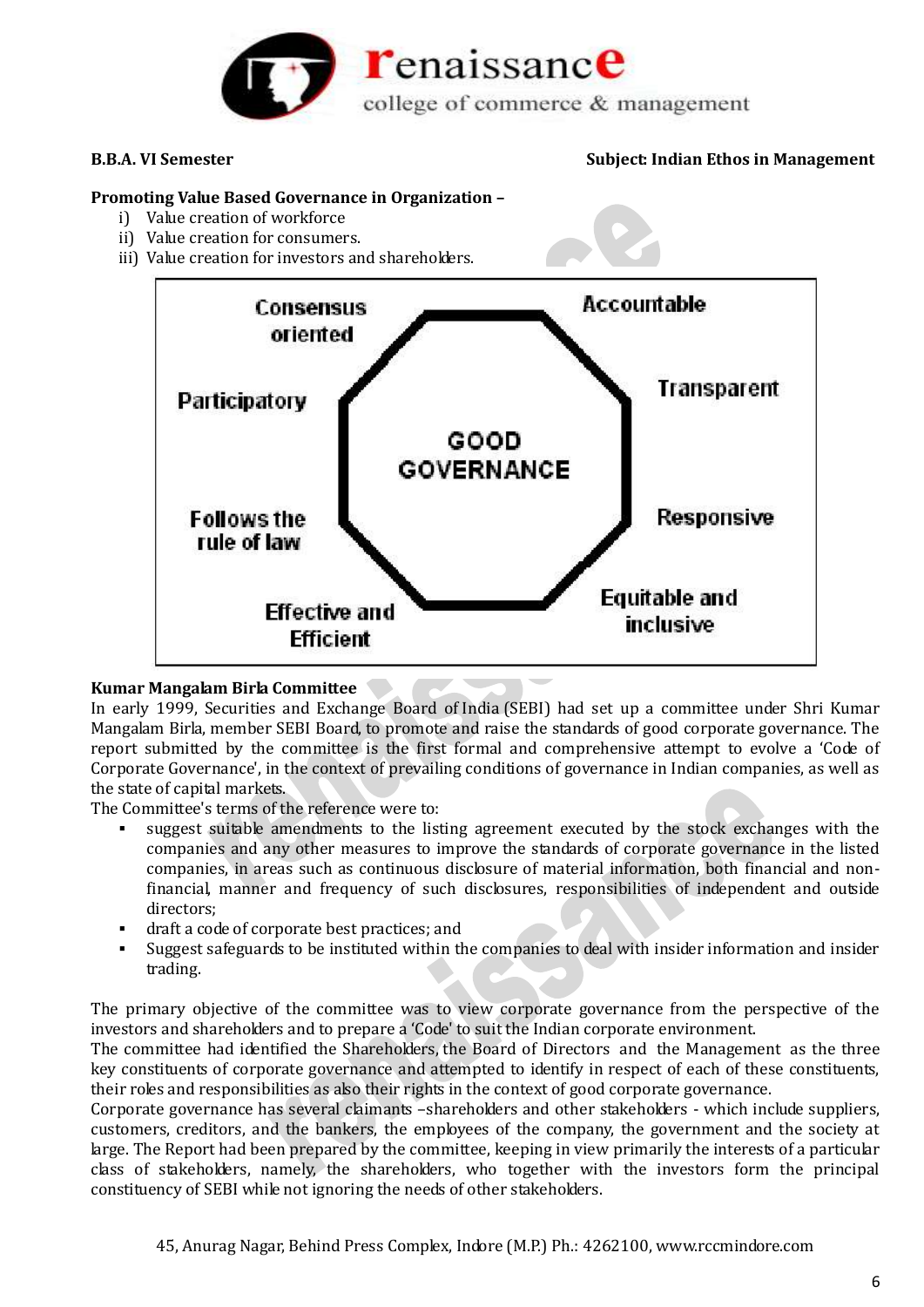

# **Mandatory and non-mandatory recommendations**

The committee divided the recommendations into two categories, namely, mandatory and non- mandatory. The recommendations which are absolutely essential for corporate governance can be defined with precision and which can be enforced through the amendment of the listing agreement could be classified as mandatory. Others, which are either desirable or which may require change of laws, may, for the time being, be classified as non-mandatory.

# **Mandatory Recommendations:**

- Applies To Listed Companies With Paid Up Capital Of Rs. 3 Crore And Above
- Composition Of Board Of Directors Optimum Combination Of Executive & Non-Executive Directors
- Audit Committee With 3 Independent Directors With One Having Financial And Accounting Knowledge.
- Remuneration Committee
- Board Procedures Atleast 4 Meetings Of The Board In A Year With Maximum Gap Of 4 Months Between 2 Meetings. To Review Operational Plans, Capital Budgets, Quarterly Results, Minutes Of Committee's Meeting. Director Shall Not Be A Member Of More Than 10 Committee And Shall Not Act As Chairman Of More Than 5 Committees Across All Companies
- Management Discussion And Analysis Report Covering Industry Structure, Opportunities, Threats, Risks, Outlook, Internal Control System
- **Information Sharing With Shareholders**

# **Non-Mandatory Recommendations:**

- Role Of Chairman
- Remuneration Committee Of Board
- Shareholders' Right For Receiving Half Yearly Financial Performance Postal Ballot Covering Critical Matters Like Alteration In Memorandum Etc
- Sale Of Whole Or Substantial Part Of The Undertaking
- Corporate Restructuring
- Further Issue Of Capital
- Venturing Into New Businesses

As per the committee, the recommendations should be made applicable to the listed companies, their directors, management, employees and professionals associated with such companies, in accordance with the time table proposed in the schedule given later in this section. Compliance with the code should be both in letter and spirit and should always be in a manner that gives precedence to substance over form. The ultimate responsibility for putting the recommendations into practice lies directly with the board of directors and the management of the company.

The recommendations will apply to all the listed private and public sector companies, in accordance with the schedule of implementation. As for listed entities, which are not companies, but body corporate (e.g. private and public sector banks, financial institutions, insurance companies etc.) incorporated under other statutes, the recommendations will apply to the extent that they do not violate their respective statutes, and guidelines or directives issued by the relevant regulatory authorities.

The Committee recognizes that compliance with the recommendations would involve restructuring the existing boards of companies. It also recognizes that some companies, especially the smaller ones, may have difficulty in immediately complying with these conditions.

The recommendations were implemented through Clause 49 of the Listing Agreements, in a phased manner by SEBI.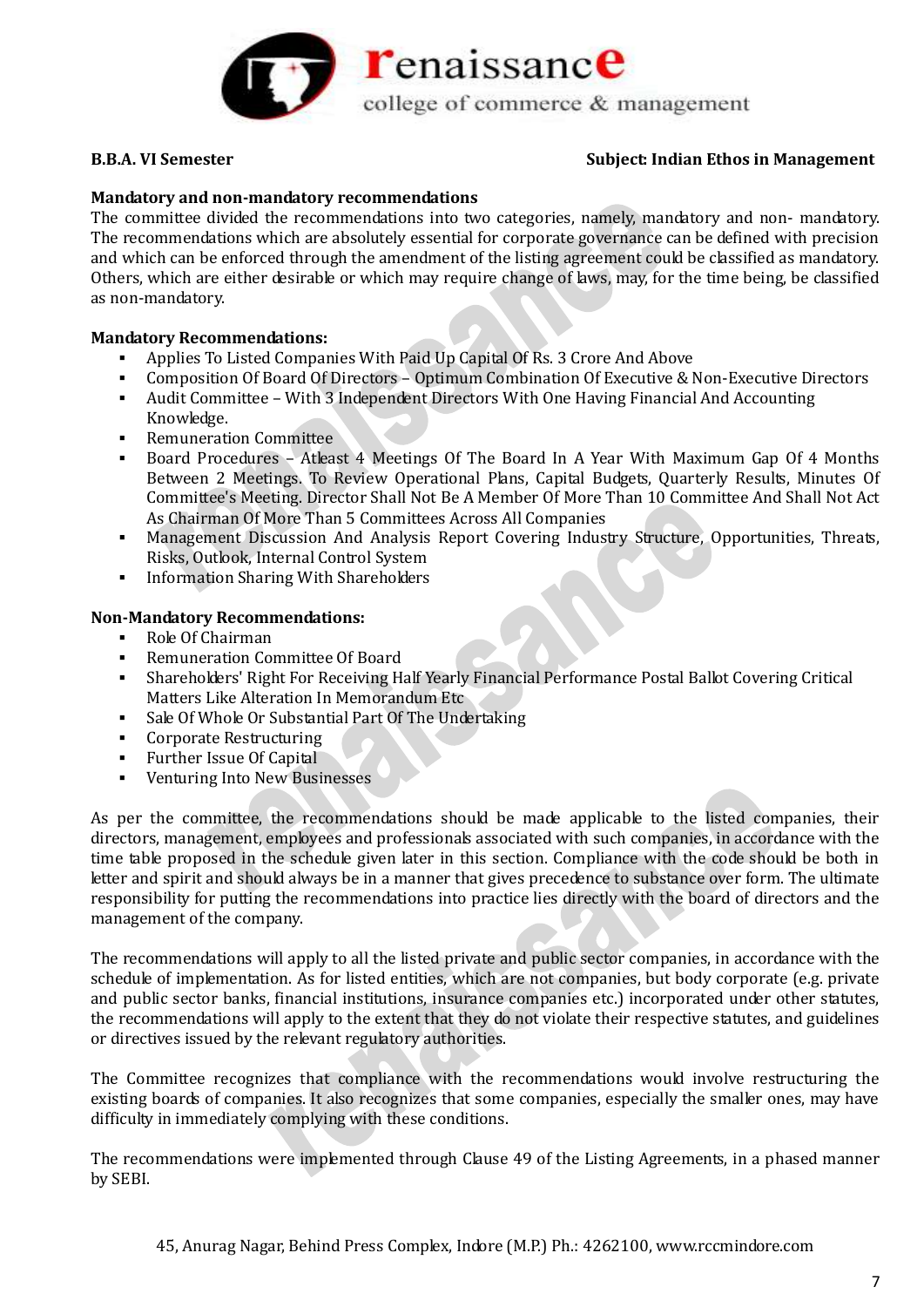

#### **Role of Media in Ensuring Corporate Governance**

Media role can be seen as key to creating awareness of Corporate Governance in business houses. Communication between Media and Corporate bodies directly and through efficient public relations or mass communications can be vital to ensure good governance and human rights. Media must be on the front line in disseminating impartial news for ensuring transparency in the corporate sector. Media have a watchdog role to ensure accountability and transparency of corporate sector. Media also need to improve their capacity to play the watchdog role.

Role of Media in pressuring corporate managers and directors to behave in ways those are socially acceptable. Sometimes this coincides with Shareholder's value maximization. Media affects company's policy toward the environment and the amount of corporate resources that are diverted to the sole advantage of controlling shareholders.

45, Anurag Nagar, Behind Press Complex, Indore (M.P.) Ph.: 4262100, www.rccmindore.com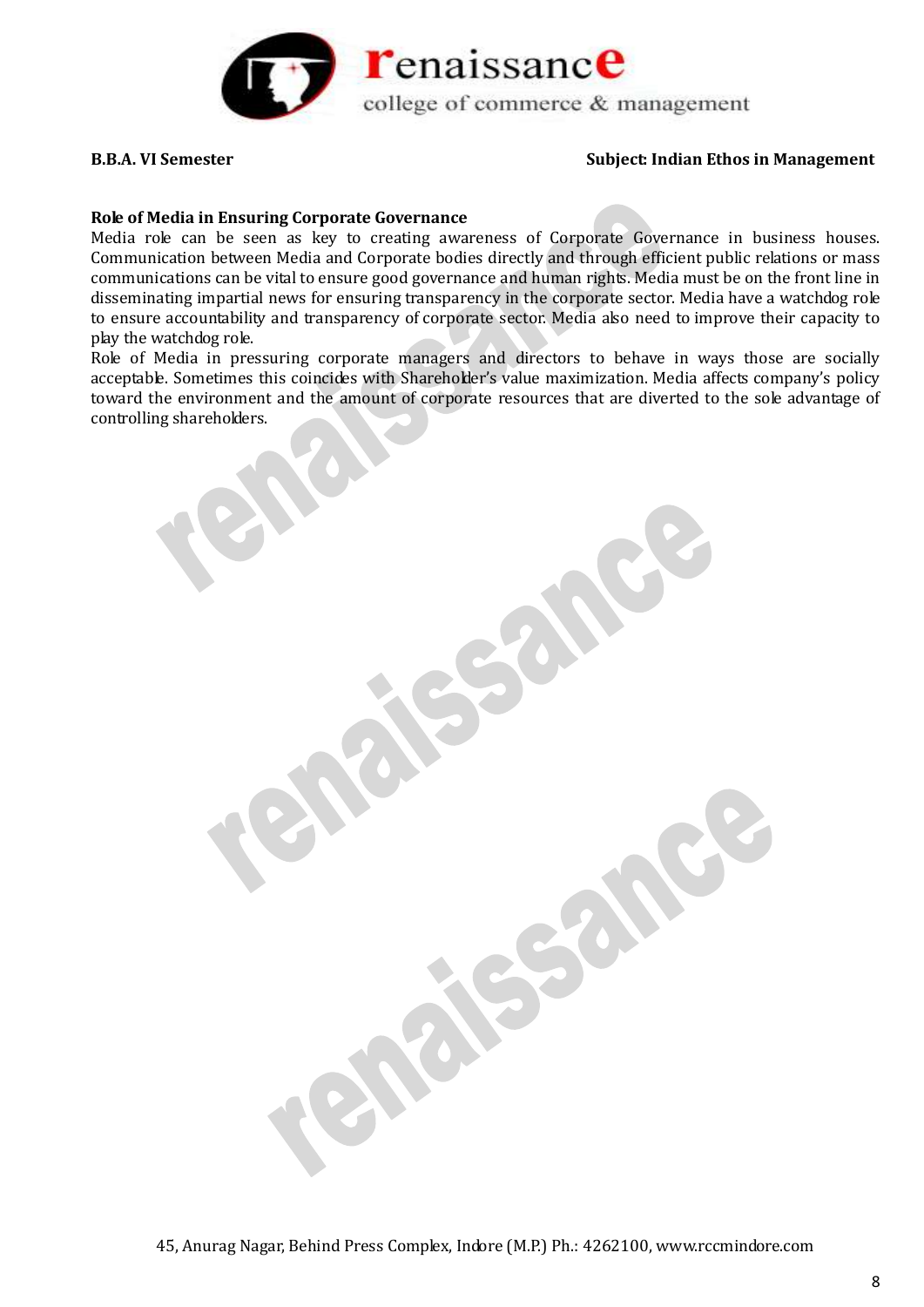

# **UNIT – 2 ETHICS AND MARKETING**

Task of marketers is to influence the behaviour of customer. Ethics are standards of moral conduct. Virtually all people prefer to act ethically.

Marketing executive face the challenge of balancing their own best interests in the form of recognition, pay, and promotion, with the best interest of customers, their organizations, and society into a workable guide for their daily activities. In any situation they must be able to distinguish what is ethical from what is unethical and act accordingly, regardless of the possible consequences.

### **Behaving Ethically in Marketing**

- 1. To reserve declining public confidence in marketing.
- 2. To avoid increases in government regulation
- 3. To regain the power granted by society
- 4. To protect the image of the organization

### **Competition – Challenges and changes**

Globalization and progressive liberalization of trade during the last decade opened a widening atmosphere giving rise to certain inevitable tasks and challenges for every country around the globe. The World Trade Organization's (WTO) treaties and agreements, their implications on trade and commerce have already compelled many countries to review their competitiveness of trade and economic policies not only within their economy but across the frontiers of other countries also. In India, in the recent years, the corporate and economic reforms and policies had pervasive effects on the structure of domestic trade and competition. The law which was originally enacted to deal with market and competition (i.e., the Monopolies and Restrictive Trade Practices Act, 1969) addresses the problem concerning Monopolistic, Restrictive and Unfair Trade Practices only.

#### **Completion and Consumer Welfare**

It is sometimes believed that competition policy and law are tools for the rich, the urban and industries alone. However, at the macro level, the design and implementation of a competition policy promotes the advancement and increased welfare of the poor. At the micro level, an effective competition regime or consumer law (covering competition distortions) can prevent consumer abuses, both at industry level as well as village or locality where one shopkeeper can cheat the whole community. An appropriate and dynamic competition policy and law are imperative to buttress economic development, curb corruption reduce wastage and arbitrariness, improve competitiveness and provide succor to the poor.

The UN Guidelines call upon governments to develop, strengthen and maintain a strong consumer policy, and provide for enhanced protection of consumers by enunciating various steps and measures around eight themes (UNCTAD, 2001). These eight themes are –

- 1. Physical safety
- 2. Economic interest,
- 3. Standards
- 4. Essential; Goods and services
- 5. Redress
- 6. Education and information
- 7. Specific areas concerning health
- 8. Sustainable consumption

The Guidelines have implicitly recognized with consumer rights, which were made explicit in the Charter of Consumer International as follows –

- Right to basic needs **Right to safety Right to safety** 
	-

45, Anurag Nagar, Behind Press Complex, Indore (M.P.) Ph.: 4262100, www.rccmindore.com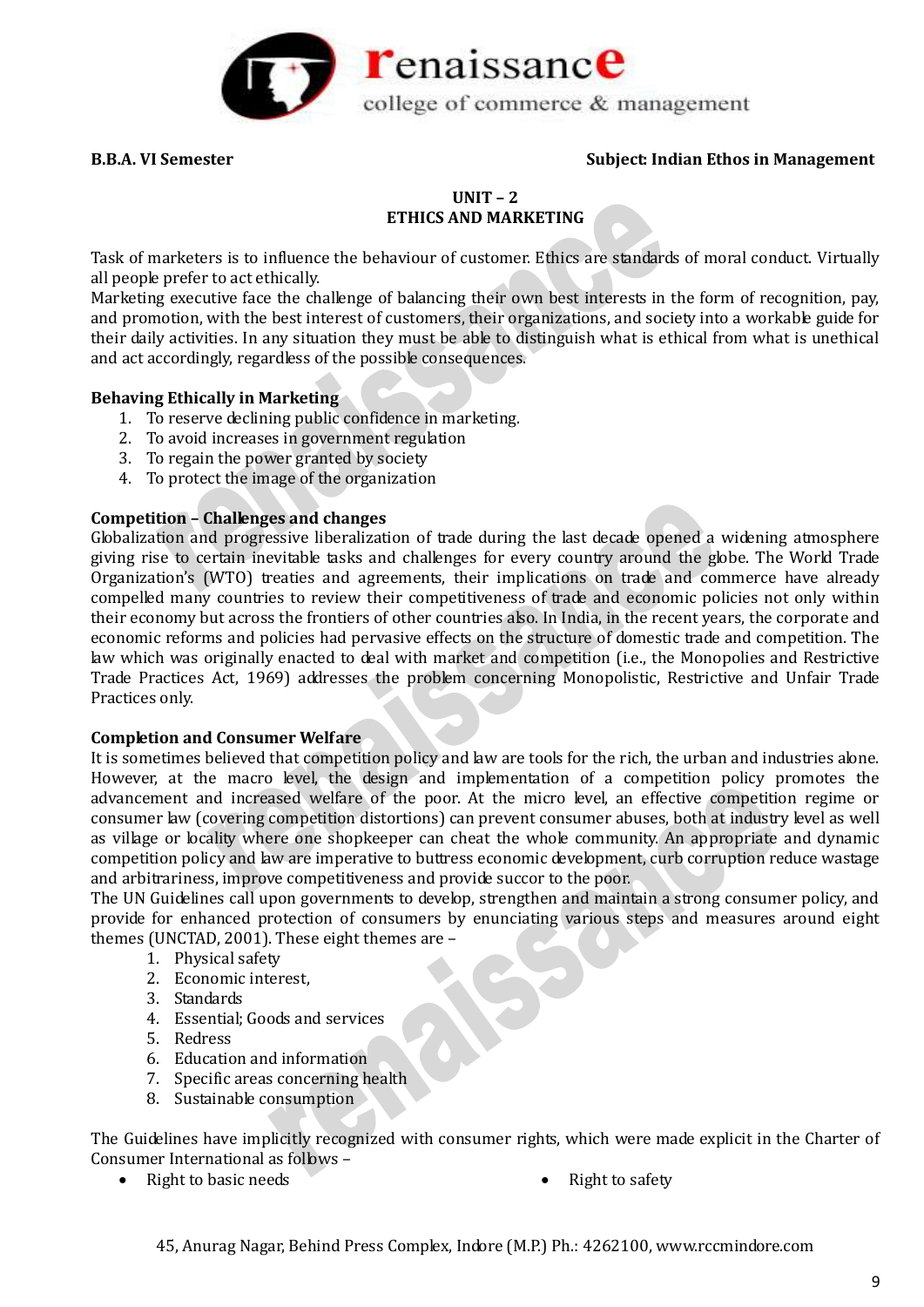

# Right to choice

- Right to redress
- Right to information
- Right to information

# **Consumer Protection Councils in India**

The central Consumer Protection Council – The objects of the Central Council shall be to promote and protect the rights of the consumers such as –

- a. The right to be protect against the marketing of goods and services which are hazardous to life and property;
- b. The right to be informed about the quality, quantity, potency, purity, standards and price of goods (or services, as the case may be) so as to protect the consumer against unfair trade practices;
- c. The right to be assured, wherever possible, access to variety of goods, and services at competitive prices;
- d. The right to be heard and to be assured that consumer's interest will receive due consideration at appropriate terms.
- e. The right to seek redressal against unfair trade practices (or restrictive trade practices) unscrupulous explanation of consumers; and
- f. The right to consumer education
- The State Consumer Protection Council The objects of every State shall be promoted within the State the right of the consumers laid down in point (a) to (f) mentioned above.
- The State Consumer Protection Council The objects of every District Council shall be promoted within the State the rights of the consumers laid down in point (a) to (f) mentioned above.

# **Ethics in Advertising**

Commercial advertising is sometimes defined as a form of 'information' and an advertiser as "one who gives information". This definition fails to explain advertisements from the advertisement, which 'compare, test and objectively evaluate the durability, safety, defects and usefulness of various products. Advertisements often do not include much objective information for the simple reason that their primary function is not that of providing unbiased information. The primary function of commercial advertisements rather, is to sell a product to prospective buyer.

# **Social effects of Advertising**

It has adverse effects on society in following ways –

- 1. Psychological effects of advertisement
- 2. Advertising as a waste
- 3. Advertising as market power.

Some ads improperly claim about the benefits of using the products or mislead/ misrepresented the facts, and thud, go against scientific evidence. The other important ethical issue is projecting women as sex control symbol. For example, showing in men shaving products is quite unwarranted. In the VIP men's undergarments as, a man is shown with lipsticks marks all over the body. Here, the advertisement indirectly/ directly and unfairly shows women as stereo type sex symbol. Various other ads also involve the women as sex symbol. The issue under discussion here it that how far it is ethical can proper to show women in irrelevant products. The advertising agencies should come to a common platform to debate and address these problems in a matter manner.

Advertising economics says that it provides information, maintains brand equity, supports the media, provides employment, reduces distribution costs, provides product utility and stimulates introduction of new products. Ethical issues include undue claims, wrong information and misrepresentation of facts. The basic

# **B.B.A. VI Semester Subject: Indian Ethos in Management**

- Right to consumer education
- Right to representation
- Right to healthy environment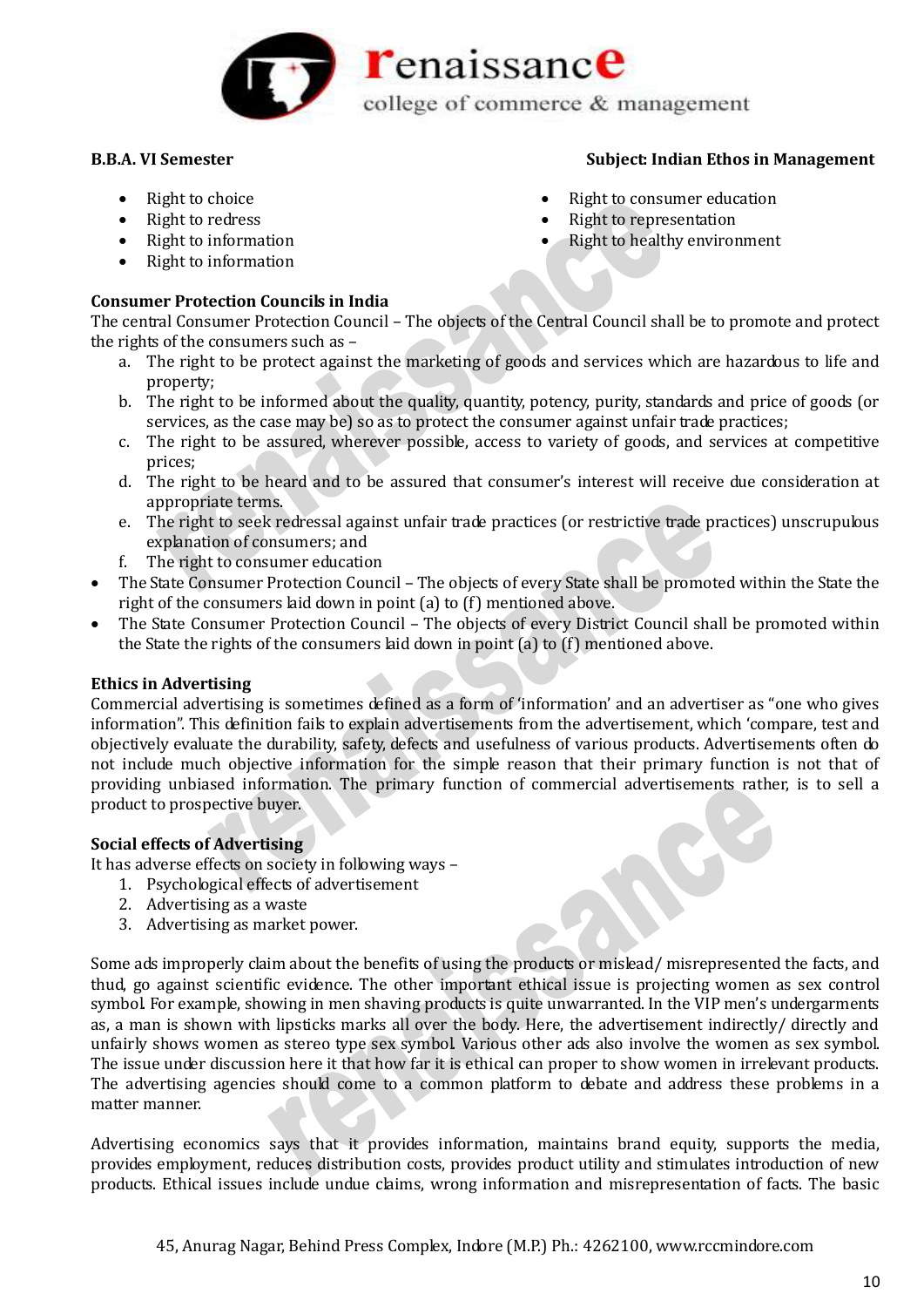

questions, which can be raised across all countries, are such as the following –

- 1. Does advertising manipulate? (Motivation research and subliminal advertising of coke can be an example of that)
- 2. Degree of emotional appeals (Complete man-Raymond's fairness cream products and beauty claims of Godrej fair-ever etc.)
- 3. Too much over exposure of advertising-privacy intrusion-SMS-TV-Telemarketing).
- 4. Creative teams of ad-agencies sometimes miss utilized in creative efforts.
- 5. Advertising to children- (Too much exaggeration of fantasy in products use like energy drink of glucose etc.)
- 6. Effects on values and life style such as materialism etc., (quality of life, Raymond's complete man advertisement).

In the backdrop of the above six issues in the modern society regarding the advertising, the United Nations' UNESCO organization for example, put together a 16 member commission to study "the totality of communication problems in modern society". The commission's report which became known as Mac bridge report (named after the Irish diplomat Sean MacBride who headed the Commission) produced 82 recommendations directed largely at eh potential danger of advertising and the needs for controls on advertising practices. The issues have been in three areas –

- 1. The relationship of advertising to materialism (is defined as too much tendency to give undue importance to material interests which may raise consumption of FMCGs and consumer durable goods more).
- 2. The role advertising has played in creating harmful stereotypes of women and ethnic minority (Keeping pace with joins type of personality).
- 3. The possible contribution of advertising in promoting harmful products (hype in creating macho figure, by using alcohol, and cigarettes products).

#### **Secular versus Spiritual Management**

#### Spirituality

Spirituality involves a belief in a relationship with some higher power, divine being or infinite source of energy. Derived from Latin word SPIRITUS which refers to "breath" or "wind".

FORGIVENESS

DIGNITY

BEING RESPECTED &VALUED

BELONGING TO ACOMMUNITY

CONNECTING WITH HIGHER POWER

#### Spiritual Needs

- LOVE
- $\bullet$  HOPE
- TRUST
- FULLNESS OF LIFE
- VALUES
- CREATIVITY

# **Role of Management in Spirituality**

- having an organizational vision/mission that helps individuals make a difference in the world they could not otherwise make;
- leading and managing by using values that drive fear and abuse out of the workplace and engage the hearts and minds of people;
- allowing for decision making responsibility through self-managed, empowered teams;
- trusting people and letting them be who they are to use and develop their gifts and skills;
- offering collective forms of reward and recognition; and
- providing a way for employees to fulfill their family and other social obligations.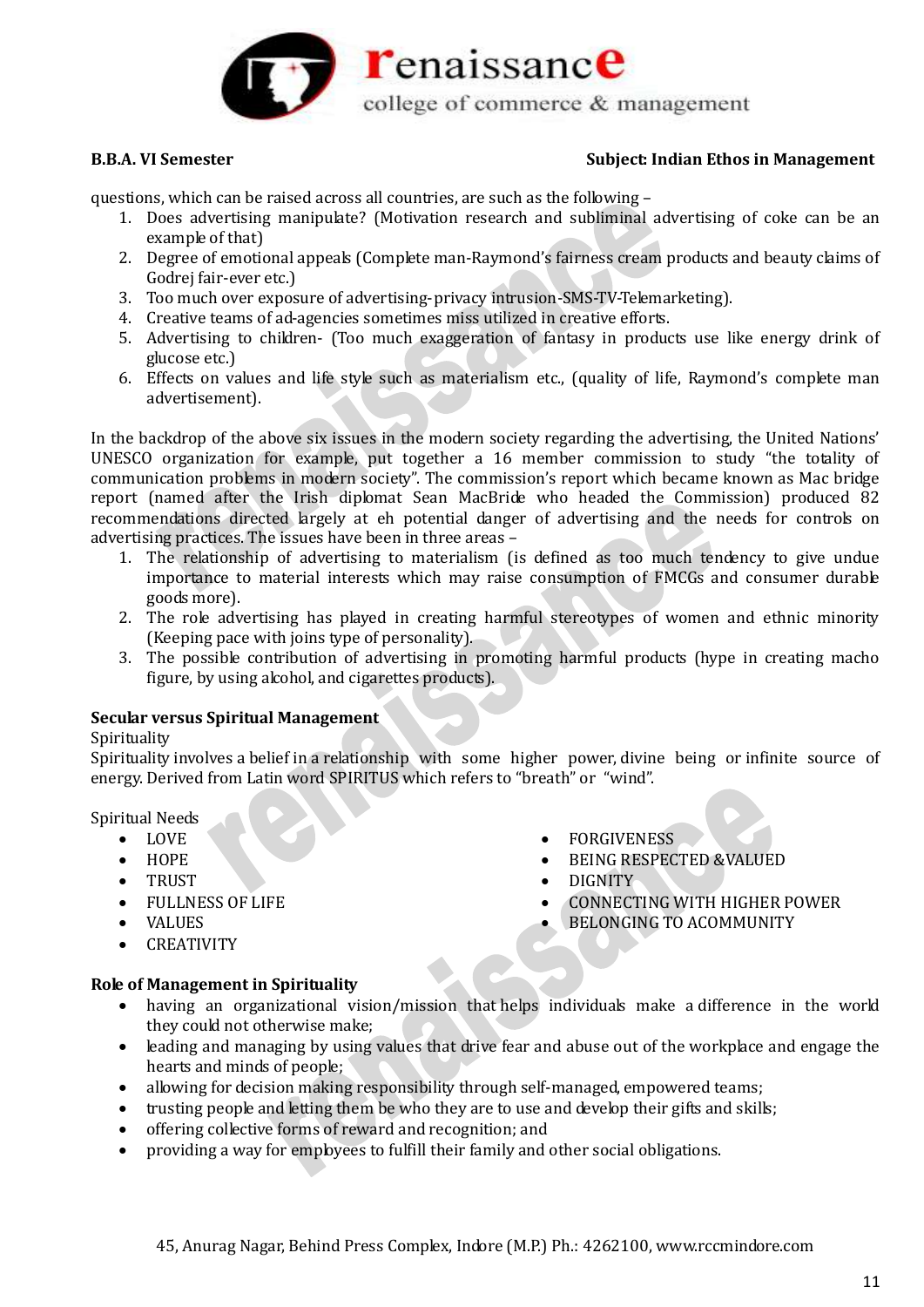

#### **Secularism**

The fundamental principle of Secularism is that in his whole conduct, man should be guided exclusively by considerations derived from the present life itself. Anything that is above or beyond the present life should be entirely over looked. Whether God exists or not, whether the soul is immortal or not, is questions which at best cannot be answered, so they should be ignored.

#### **Effects of Secular Management**

- Management acted as a handmaid of profit, and the motto was more and more money at any cost.
- Under such management we got 'external growth at the cost of internal growth.
- Man as a human being stands nowhere.
- There is no human approach. We have erosion of ethical, spiritual, moral and human values.
- In an organizational structure. We have erosion of human touch between top management and operatives.

#### **Work Ethics**

Ensuring the presence of sound values and ethics is a vital and ongoing part of good governance in organizations and an integral part of good management practices. "Work place ethics" is how one applies values to work in actual decision making – a set of right and wrong actions that directly impact the workplace.

### **Factors Influencing Ethical Behavior**

Ethical decision in an organization is influenced by three key factors: individual moral standards, the influence of managers and co-workers, and the opportunity to engage in misconduct. If the company fails to provide good examples and direction for appropriate conduct, confusion and conflict will develop and result in the opportunity for unethical behaviour. For example if your boss or co-workers leave work early, you may be tempted to do so as well. If you see co-workers making personal long-distance phone calls at work and charging them to the company, then you may be more likely to do so also. In addition, having sound personal values contributes to an ethical workplace.



# **The Individual**

An ethical issue is an identifiable problem, situation or opportunity that requires a person to choose from several actions which could be evaluated as right or wrong. For example, should a salesperson omit the fact of frequent of the filter while selling a kitchen chimney to as prospective customer? When does offering a gift to a customer become a bribe rather than a sales promotion? There are no easy answers. An individual's ethical behaviour affects not only his or her reputation within the company, but may also contribute to the way in which the company is perceives by others. Values reflect enduring beliefs that one holds that influences attitudes, actions and the choices one makes. As individuals, our values are shaped by our personal beliefs. Values developed in childhood and youth are constantly tested and on-the-job decisions reflect the employee understands of ethical responsibility. Various socio-psychological factors could be responsible why individuals could develop negative attitudes or lose personal motivation.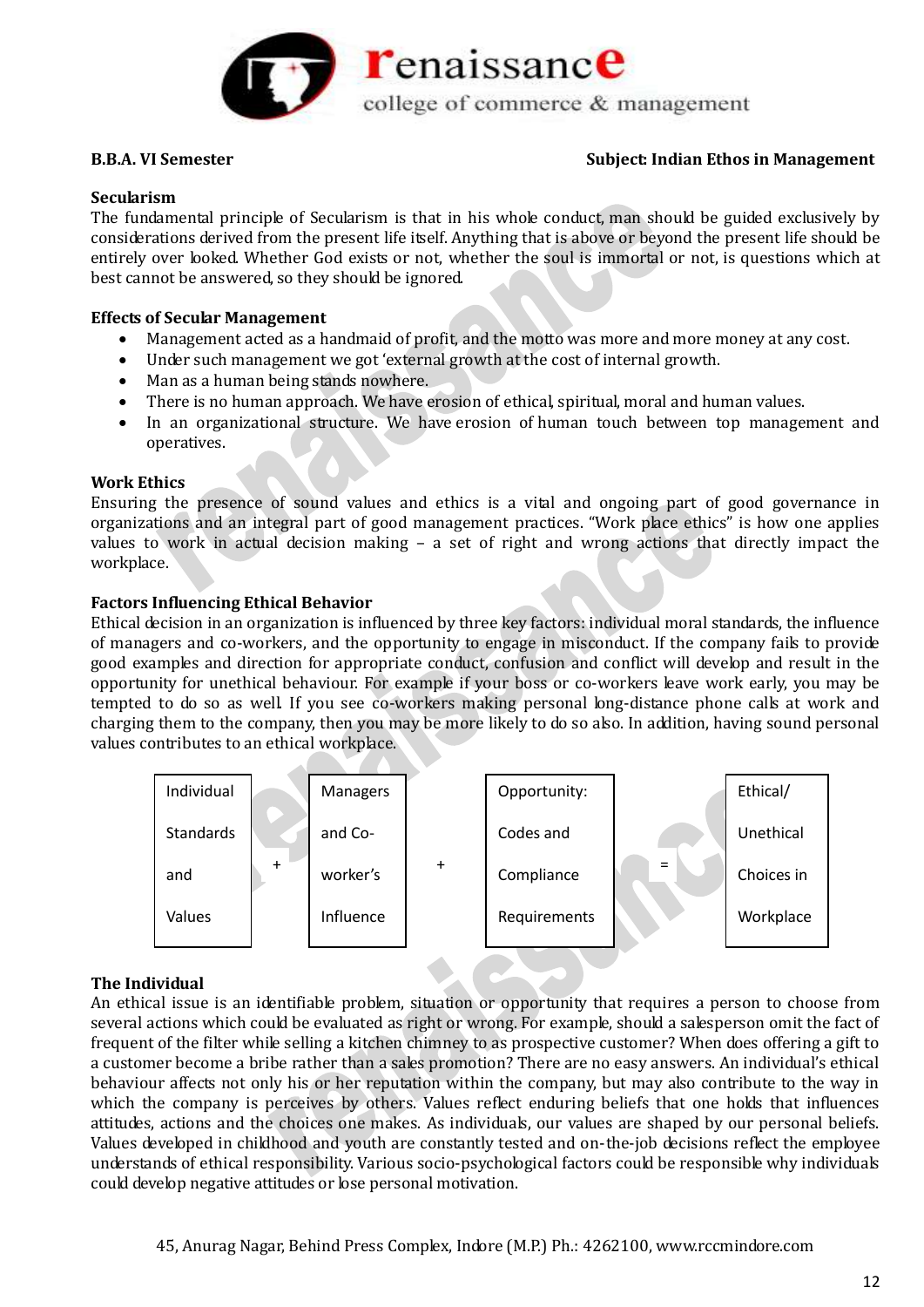

- Negative work or life experience.
- Employees failing to respect each other's unique personalities.
- Overly aggressive financial or business targets.
- Pressures to perform and take quick decisions.

## **Some examples of ethical issues faced by an individual in the workplace are –**

- 1. Relationships with suppliers and business partners
	- a. Bribery and immoral entertainment
	- b. Discrimination between suppliers
	- c. Dishonesty in making and keeping contracts
- 2. Relationship with customers
	- a. Unfair pricing
	- b. Cheating customers
	- c. Dishonest advertising
	- d. Research confidentially
- 3. Relationship with employees
	- a. Discrimination in hiring and treatment of employees
- 4. Management of resources
	- a. Misuse of organizational funds
	- b. Tax evasion

#### **Stress**

Stress is the "wear and tear" our bodies experience as we adjust to our environment; it has physical and emotional effects on us and can create positive feelings. As a positive influence, stress can help compel us to action; it can result in awareness and an exciting new perspective. As a negative influence, it can result in distrust rejection, anger, and depression, which in turn, can lead to health problems like headaches, upset stomach, rashes, insomnia, ulcers, high blood pressure, heart attack and stroke.

#### **Major Causes of Stress**

Different situations an circumstances in our personal loves and in jobs reduce stress. Conditions that tend to cause stress are called stressors. The sources of stress or factors related to stress can be broadly divided into four parts –

- Organizational Causes
- Individual causes

# **Organizational Causes**

- 1. Rethinking Companies
- 2. Changing operations
- 3. Encountering New Work Cultures
- 4. Reaching the Limits
- 5. Occupational Demand
- 6. Role Conflict

#### **Group causes**

- 1. Lack if Group Cohesiveness
- 2. Lack of social Support

# **Personal Factors**

- 1. Life and career Changes
- 2. Personality Type
- 3. Career Development
- Group causes
- Extra organizational causes
- 7. Role Ambiguity
- 8. Work Overload and Work Under load
- 9. Responsibility for Other
- 10. Changes in Working Conditions
- 11. Lack of Involvement in Excisions
- 3. Conflict
- 4. Cultural Differences
- 5. coping with Daily life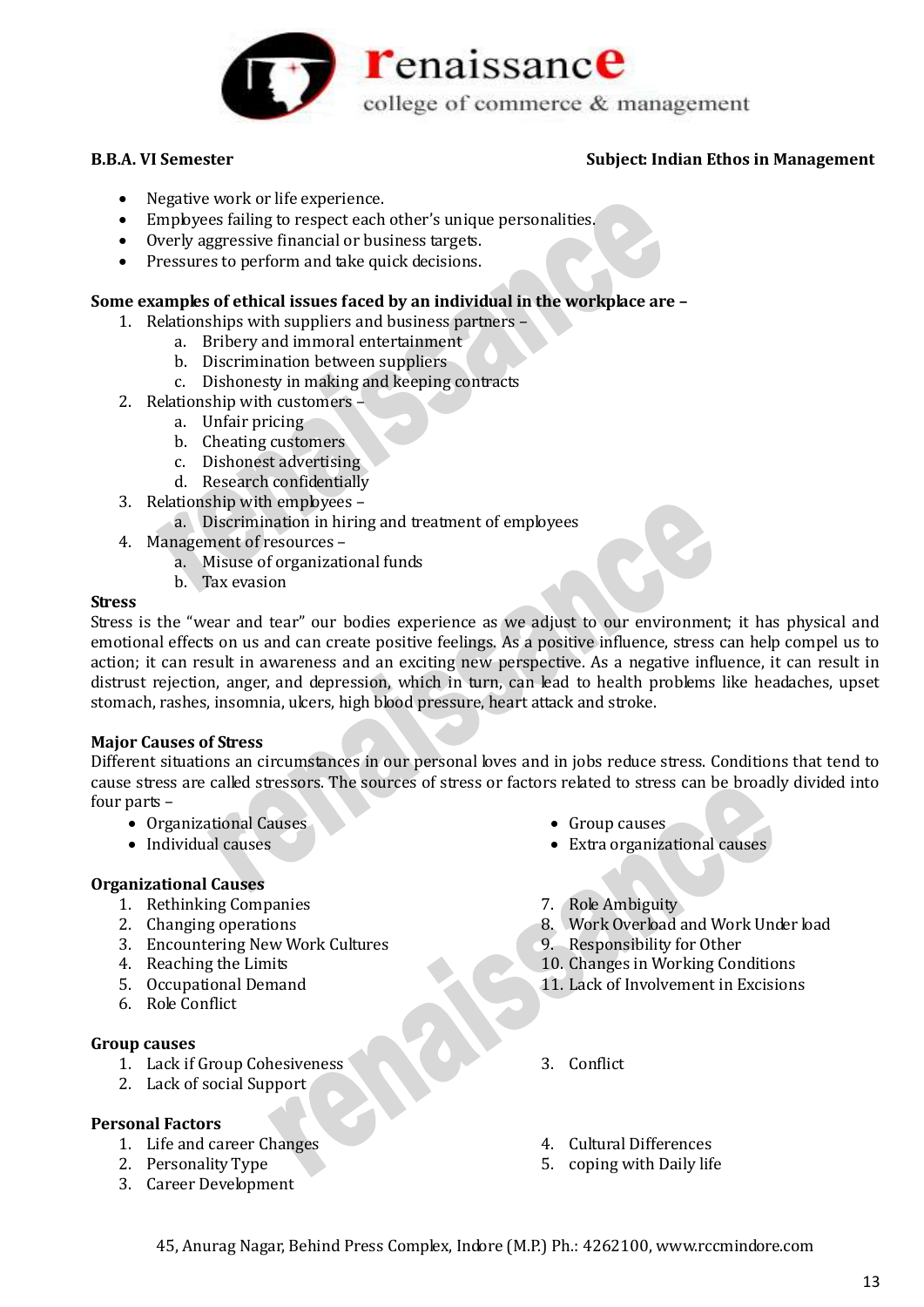

# **Extra organizational causes**

- 1. Increasing Urbanization
- 2. Ageing Population
- 3. Changing Gender Role

# **Managing Stress – Useful Tactics**

- 1. Individual Level Some individual strategies, such as physical exercises, relaxation, and meditation can shield the person for the negative impact of stress. A person can use relaxation technique which is more powerful and was used by ancient Indian Yogies. It is also known as 'Shivasan'.
- 2. Organizational Coping Strategies The most famous organizing coping techniques are change in organizational structure and function, decentralization, job enrichment, role clarity career planning and counseling.
- 3. Learning to Relax
- 4. Developing Interest
- 5. Improving Diet
- 6. Other Techniques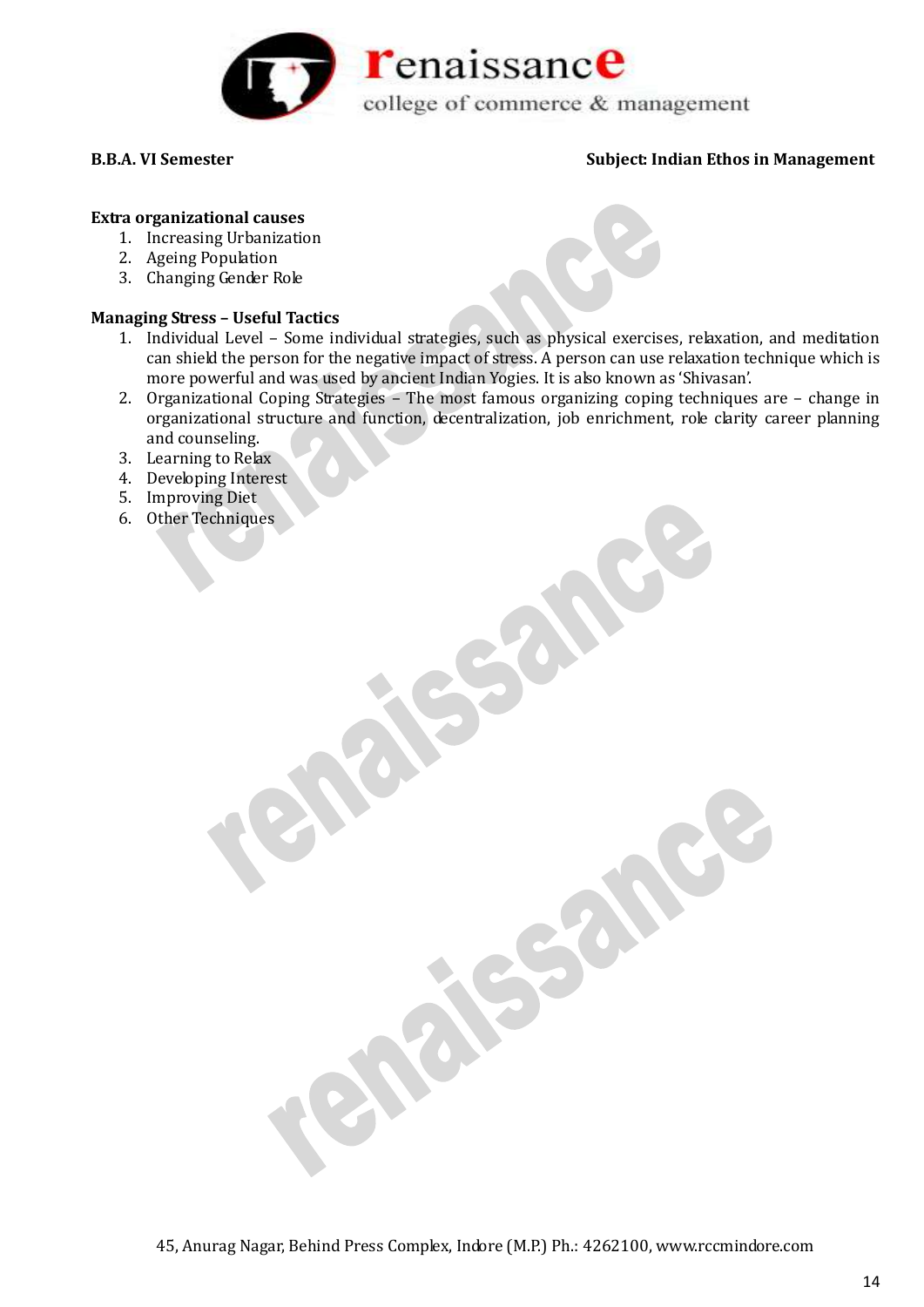

### **UNIT – 3**

# **RELEVANCE OF VALUES IN MANAGEMENT AND SOCIAL VALUES**

The business generally interacts with owners, investors, employees. Supplier's customers, computers, competitors, government and society. These are called interest groups because by each and every activity of business, the interest of these groups is affected directly or indirectly.

### **INTERNAL INTEREST GROUP**

• Owners • Employees

### **EXTERNAL INTEREST GROUP**

- Competitor
- Investor
- Government
- 1. Responsibility towards Owners
	- To run the business efficiently
	- Proper utilization of capital and other resources
	- Growth and appreciation of capital
	- Regular and fair return on capital invested.
- 2. Responsibility towards Employees
	- Timely and regular payment of wages and salaries
	- Proper working conditions and welfare amenities
	- Opportunity for better career prospects.
	- Better living conditions like housing, transport, canteen etc.
	- Timely training and development
	- Job Security as well as social security like facilities of provident fund, pension etc.
- 3. Responsibility towards investors
	- Ensuring safety of their investment
	- Regular payment of interest
	- Timely Repayment of principal amount
- 4. Responsibility towards suppliers
	- Giving regular orders for purchase of goods.
	- Dealing on fair terms and conditions
	- Availing reasonable credit period.
	- Timely payment of dues.
- 5. Responsibility towards customers
	- Product and service must be able to take care of the needs of customers.
	- Products and services must be qualitative
	- There must be regularity in supply of goods and services.
	- Price of goods and services should be reasonable and affordable.
	- There must be proper after sale services
	- Unfair means like under-weighing, adulteration etc. must be avoided.
	- Grievance of the customers, if any must be settles quickly.
- 6. Responsibility towards Competitors
	- Not to offer exceptionally high sales commission to distributors, agents etc.
	- Not to offer to customers heavy discounts/or free products in every sales.
	- Not to defame competitors through false advertisements.
- 7. Responsibility towards government
	- 45, Anurag Nagar, Behind Press Complex, Indore (M.P.) Ph.: 4262100, www.rccmindore.com
- Supplier
- Customer
- Society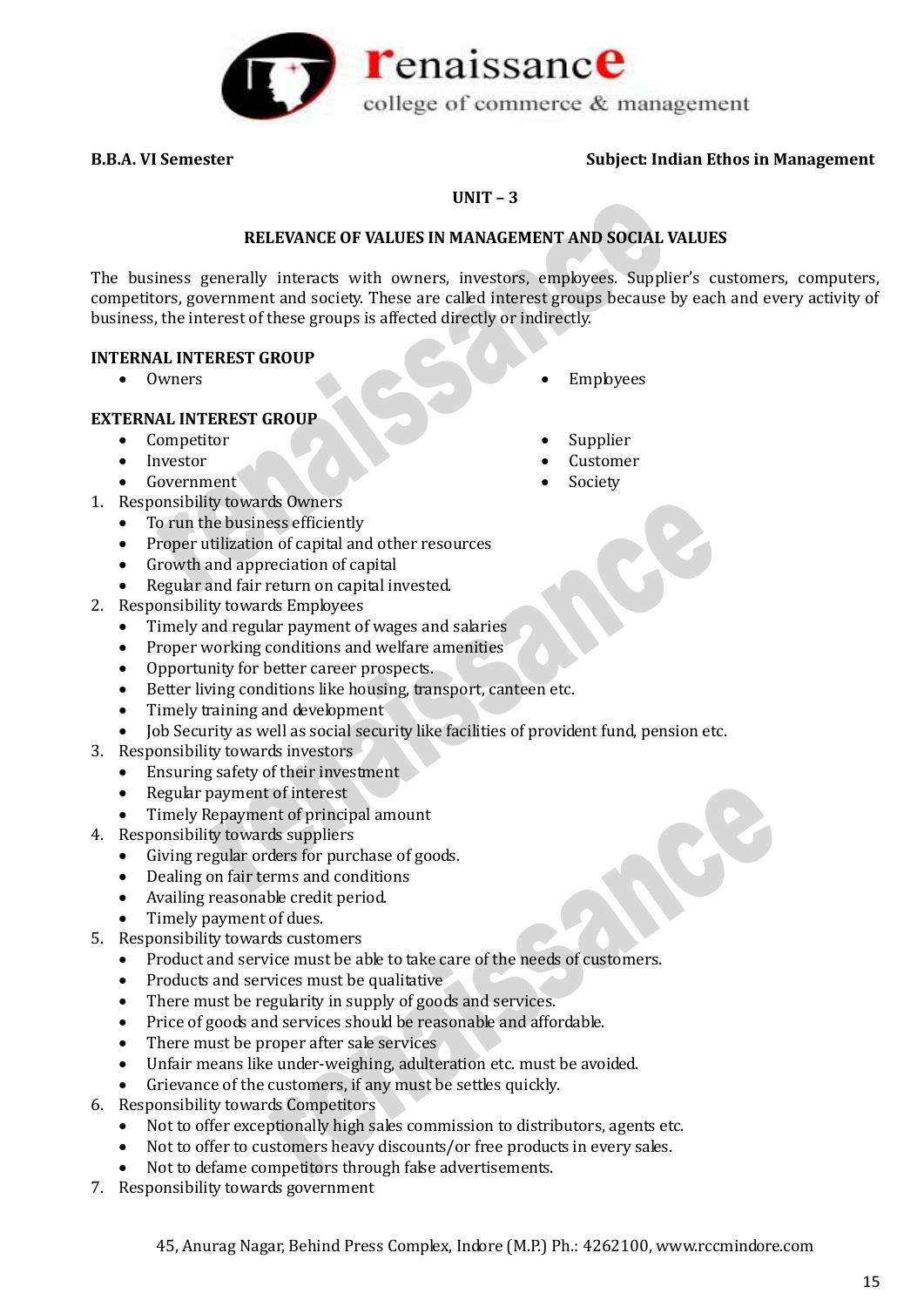

- Setting up units as per guidelines of government.
- Payment of fees, duties and taxes regularly as well as honestly.
- Not to indulge in monopolistic and restrictive trade practices.
- Not to indulge in corruption
- 8. Responsibility towards Society
	- To help the weaker and backward sections of the society
	- To preserve and promote social and cultural values.
	- To generate employment
	- To protect the environment
	- To conserve natural resources
	- To provide assistance in the field of development research on education, medical, science, technology etc.

# **Gandhian Approach in Management and Trusteeship**

"Carefully watch your thoughts, for they become your words. Manage and watch your words, for they will become your actions. Consider and judge your actions, for they have become your habits. Acknowledge and watch your habits, for they shall become your values. Understand and embrace your values, for they become your destiny."

### **Mahatma Gandhi**

# **What is Trusteeship?**

Trust is a fund or asset created to specific purpose. A wealthy person may set aside some funds for specific purpose and appoint a trustee to manage it and make sure that the benefits are made available to the specific beneficiaries. The beneficiaries are mentioned.

The trustee is entitled to take a fee for his services. He is expected to take care of the fund on his own but he must not take advantage of the fund for his personal benefit.

# **Trusteeship of Gandhiji**

- In the first instance, everything must be surrendered to God and then out of it one may use only that which is necessary for the service of God's creation, according to one's strict needs.
- When an individual had more than his respective portion, he became a trustee of that portion for God's people.
- Gandhi suggested this doctrine as an answer to the economic inequalities a kind of nonviolent way of resolving all social and economic conflicts.
- Therefore man's dignity and not his material prosperity.
- Aims at a distribution of material prosperity keeping only human dignity in view
- Besides, trusteeship aims at the rising of the morale of the people by giving them a sense of security in the hands of the trustees.

According to Gandhi, trusteeship is the only ground on which he can work out an ideal combination of economics and morals. It is as follows:

(i) Trusteeship provides a means of transforming the present capitalist order of society into an egalitarian one. It gives no quarter to capitalism, but gives the present owning class a chance to reform itself. It is based on the faith that human nature is never beyond redemption.

(ii) It does not recognize any right of private ownership of property except so far as it may be permitted by society for its own welfare.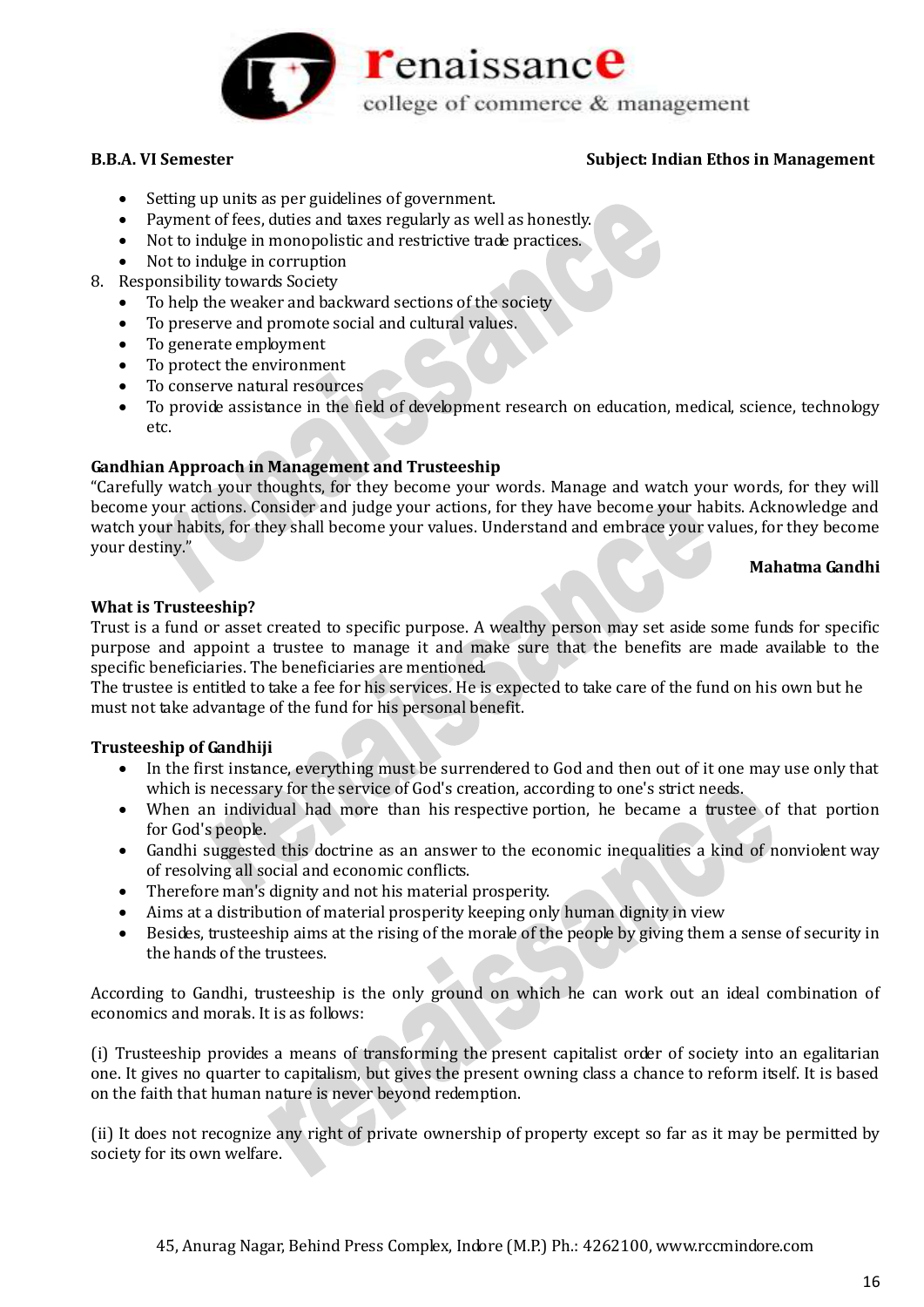

(iii) It does not exclude legislation of the ownership and use of wealth.

(iv) Thus under state regulated trusteeship, an individual will not be free to hold or use his wealth for selfish satisfaction in disregard to the interests of society.

(v) Just as it is proposed to give a decent minimum living wage, a limit should be fixed for the maximum income that would be allowed to any person in society. The difference between such minimum and maximum incomes should be reasonable and equitable and variable from time to time, so much so that the tenancy would be towards the obliteration of the difference.

(vi) Under the Gandhian economic order, the character of production will be determined by social necessity and not by personal greed.

**"Always aim at complete harmony of thought and word and deed. Always aim at purifying your thoughts and everything will be well."**

### **Mahatma Gandhi**

# **Political Environment**

Politics as a term is generally applied to the art or science of running governmental or state affairs, including behavior within civil governments. It deals extensively with the theory and practice of politics and the analysis of political systems and political behavior. It consists of "social relations involving authority or power" and to the methods and tactics used to formulate and apply policy.

In a democracy, there is always a conflict between the slow rates of social pay off. True leadership is the ability to reconcile the two and promote long-term public good. A far more dangerous threat is the loss of purpose for leadership.

# **A code of ethics for politicians**

- Tell the truth
- Take Responsibility
- Rise above the Fray
- Listen
- Criticize the argument, not the person.

# **Managing Ethics in Public Service**

- Clear Ethical Standards
- Reflected in legal framework
- Ethical Guidance
- Information
- Reinforce Ethical conduct

# **Politics and Ethics of the Indian Constitution**

- Rescue political theory in India
- The volume provides discussions on equality, the idea of citizenship and property.

# **Political ethics**

- Political ethics are a set of codes
- Political ethics balance the needs of situations with ethical questions
- Politics can involve a wide variety of ethical issues
- Don't make promises you can't keep
- Spend fairly
- Remember what it's all about
- Take a break
- Lose well
- Transparent decision- making
- Public and private sector interaction
- Promote Ethical conduct
- Dealing with misconduct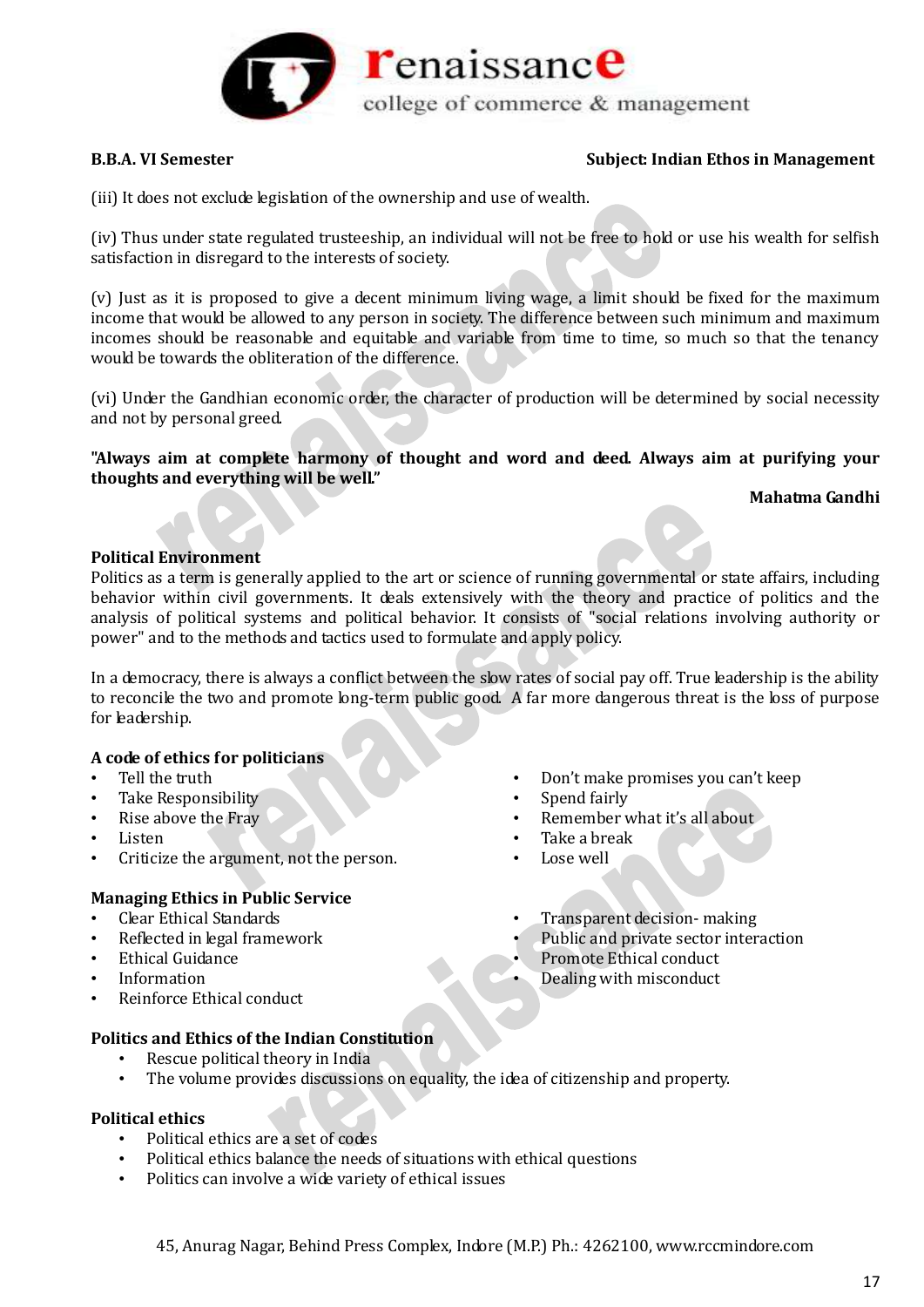

- Politicians struggle with ethical dilemmas every day.
- Certain political activities are regulated to prevent ethical dilemmas
- Politicians have unspoken rules they follow when interacting with each other and members of the public.

# **The Importance of Ethics**

- Ethics should be an integral part of politics
- Citizens began to demand ethical behavior their business and political leaders
- Ethics is important, from a moral viewpoint.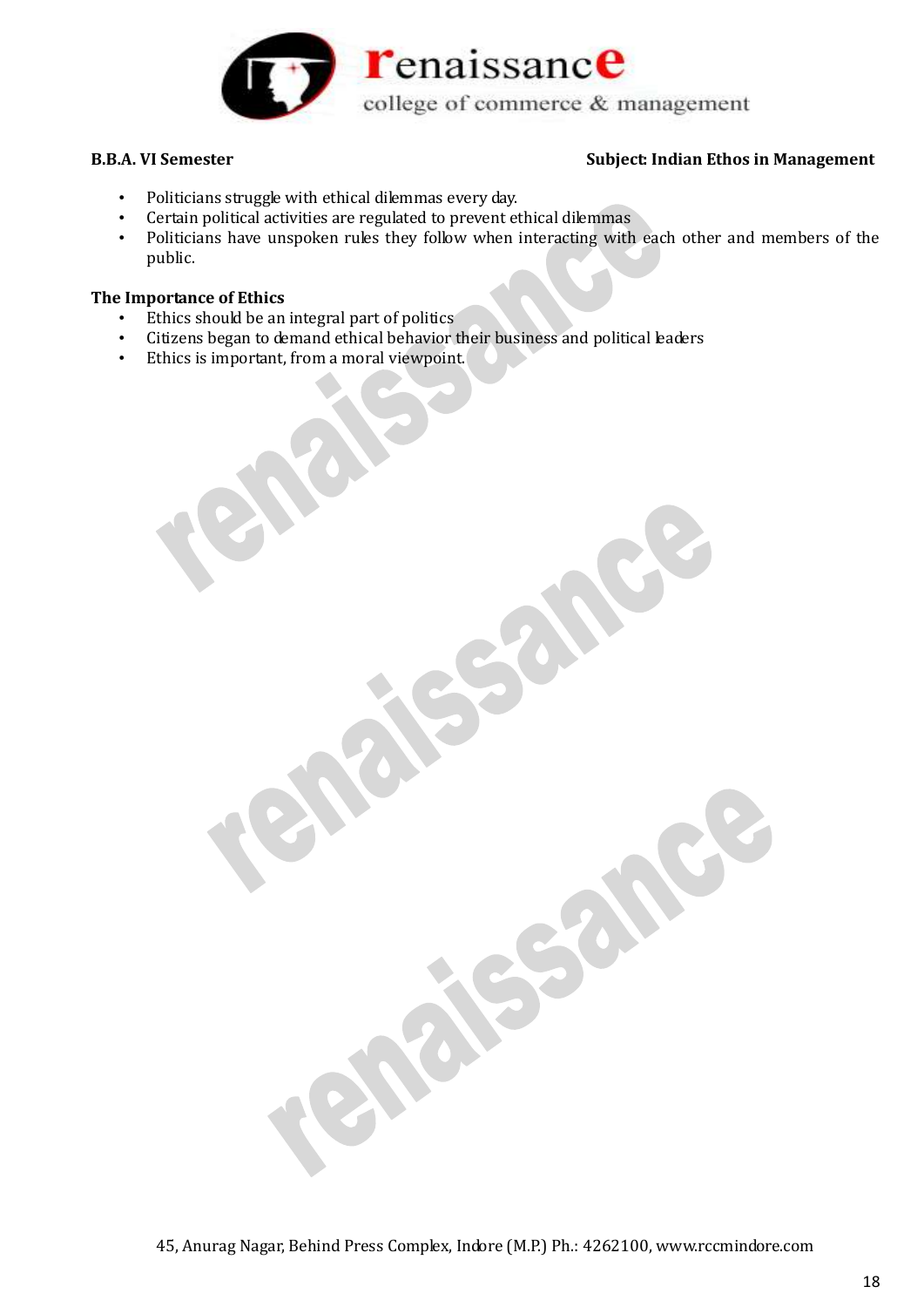

#### **UNIT – 4**

## **INDIAN ETHOS: VALUES AND ETHICS; REQUISITES FOR ETHICS GLOBALLY**

#### **Indian** *Ethos* **Management***:*

Oxford defines ethos as "The characteristic Spirit and Beliefs of community/people" which distinguishes one culture from the other. Indian ethos is drawn from the Vedas, the Ramayana, Mahabharat, the Bhagwadgita, and Upanishads. Right from the Vedic age it has been discovered two basic universal truths of life.

1. The essential infinitude and divinity of all souls

2. The essential oneness and solidarity of universe and all life.

The first truth was expressed UPNISHADA as

#### AHAM BRAHMASI (I am Brahman)

Or

AYAM ATMA BRAHMAN i.e. The Individual soul is Brahman

Or

TATTWAMASI (Thou art that).

This is the first truth thought to every child. Even a poor uneducated man living in a hut knows that God is in everybody and therefore there is sameness in all.

The second truth is about a holistic universe. Where at a level of pervading consciousness everything is interconnected at VYASTHI LEVEL (Individual level) my limbs, hands, legs, ears, eyes, heart, lungs. Everything are me. I live in all of them. Their sorrows and joys are my sorrows and joys. Similarly at SAMASTHI level (the whole universe) I am not a single individual but I am a part of the whole universe just as my limbs are part of me.

Modern science has accepted that in this holistic universe all minds and matters are interconnected at a deeper level. The basic unity of life cannot be broken. Love, sacrifice therefore emerge as the only for a meaningful living. On the basis of this holistic vision, Indians have developed work ethos of life. They found that all work, physical or mental, managerial oradministrative have to be directed towards single purpose. The manifestation of the divinity in man by working for the good of others, for the happiness of others. These Indian ethos are required all over the world in present scenario in managing business and industry effectively and efficiently. Some of these ethos are as follows:

#### *THE VEDANTIC VIEW OF KARMA*

All work/Karma to manifest divinity, hence these must be pure, good, honest and sincere. Indian philosophy also teaches to perform every work without having any attachment to result, because results do not fall under the jurisdiction of a doer. Such thinking and understanding will change the whole attitude. Now the results will become a PRASAD-gratitude – coming from the God himself. You can now accept the result with open mind without apprehensions-just as you accept members into Karma Yoga.

#### *THE SELF (ATMAN) AS THE SOURE OF ALL POWER:*

Considering motivations as internal every human being has the same divine atman with immense potentialities within Vedanta brings infinite expansion of mind,breaks down all the barriers and brings out the God inman.

Motivation is to be internal and not external. Suchmotivation involves the inner beauty and does notpromote any greed in an individual to have more and more in return of his work.

#### *WELFARE OF ALL (YAGNA SPIRIT)*

Vedanta teaches to perform all activities. "ATMANO MOKHARTH JAGAT HITAY CHA"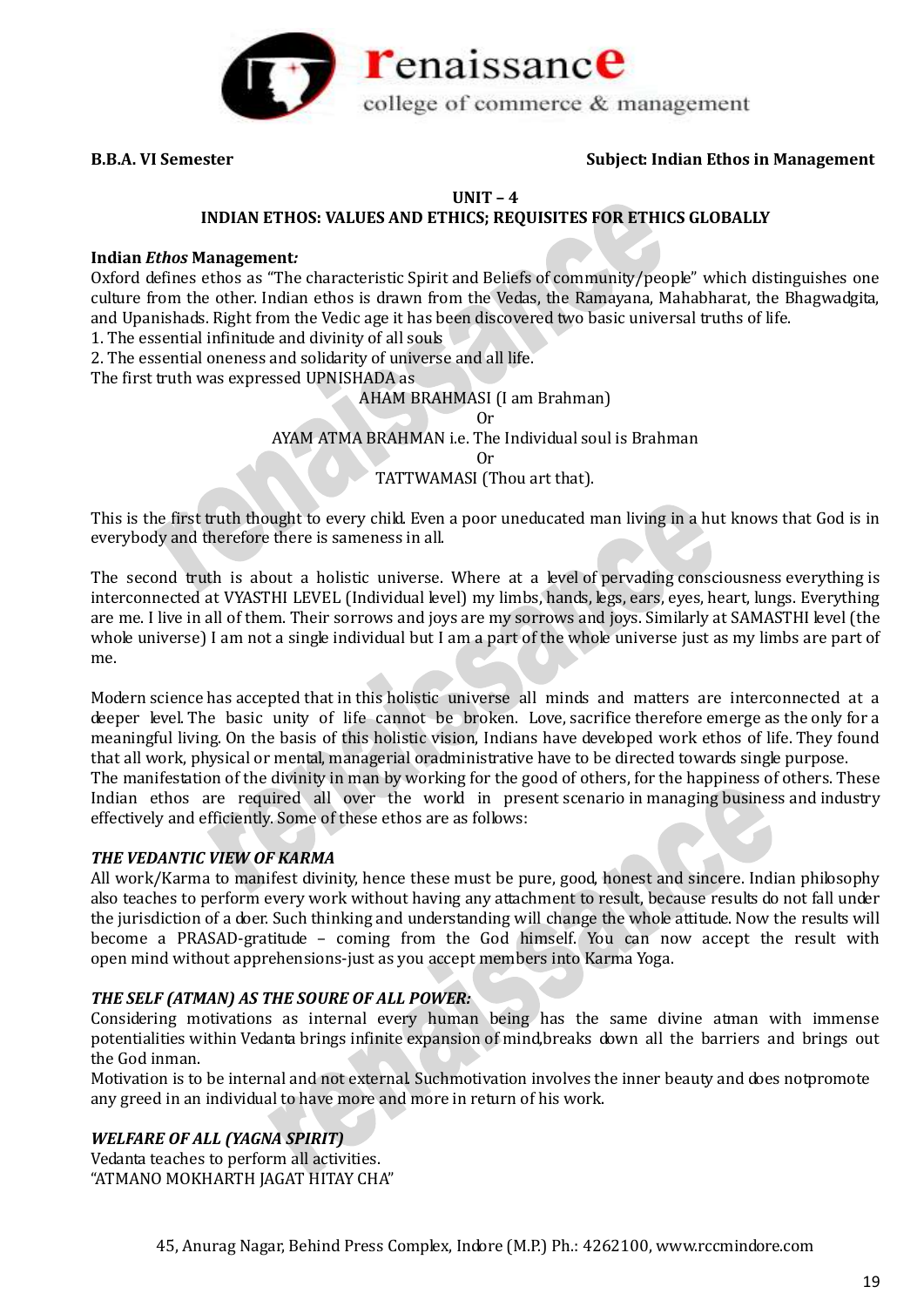

Serve your personal interest but do not forget others Shankaracharya has given the concept to gain perfection in individual life as well as the welfare of the whole world.

### **UNIQUE WORK CULTURE:**

Work is considered as duty or SADHANA and there is no difference between KARMA (work) and DHARMA (religion). The term DHARMA does not indicate any particular religion. Dharma is a duty to be performed in a given situation. Thus Dharma is possible through Karma only.

# **SKILL IN ACTION AND EVENNESS OF MIND MEANS ARE EQUALLY IMPORTANT AS THE ENDS.**

(YADRISI BHAVNAH YASYA SIDDHI BHAVANTI TADRUSI)

Thus society acceptable values are to be followed in determining the objectives as well as in the process of achieving these objectives. Integrated human personality of self-developed manager an assure best and competent management of any enterprise, involving collective works and efforts. Therefined or higher consciousness will adopt holisticattitude. It will bring out the divine in man. It wi llachieve perfection or excellence in whatsoever sector you work. We shall achieve peace, harmony andprosp erity within and without i.e., in or internal world and in our external world simultaneously. This is the ideal of Indian ethos:

### "ATMANO MOKSHARTHAM JAGAT HITAYA CHA"

(For gaining perfection in individual life, as well as for the welfare of the world)Human and ethical values or qualities such as courage, vision, social awareness, fearlessness, integrity, pure and clear mind, truth, etc, are subjective and intangible concepts. These represent divine wealth.

# **INSIGHTS INTO INDIAN ETHOS:**

Business need not be regarded evil, trained andunethical. Business is scared. It is a matter of attitude, approach and level of management consciousness. Indian ethos demands subjective management system.

- 1. Management attitude.
- 2. Humanizing the organization.
- 3. Interior sing management
- 4. Self introspection
- 5. Brain stilling (decision making in silence)
- 6. Self dynamiting meditation.

Indian Ethos is more vital to modern management than any other management theory for the simple reason that it takes into account a 'whole' man rather thanapproaching man in a partial fashion as the othertheories do. Each and every situation can be met effectively if one takes time to reflect over it.

Reflection with a tranquil mind helps in drawing out solutionsfrom within. Such guidance from within helps a manager looks at the perceived problem situation in a creative manner. It leads to a more coherent and complete understanding.

India belongs to feminine – collectivistic category. In feminine oriented culture co-operation and sharing are the basic ethics and human actions are governed by the giving orientations. Feminine collectivistic managers are softness oriented.

For them "Caring and Sharing" comes first. Such managers tend to take a highly humanistic approach to management, and have a greater ability to inspire people. By taking care of subordinates, they are able to ensure achievement for them.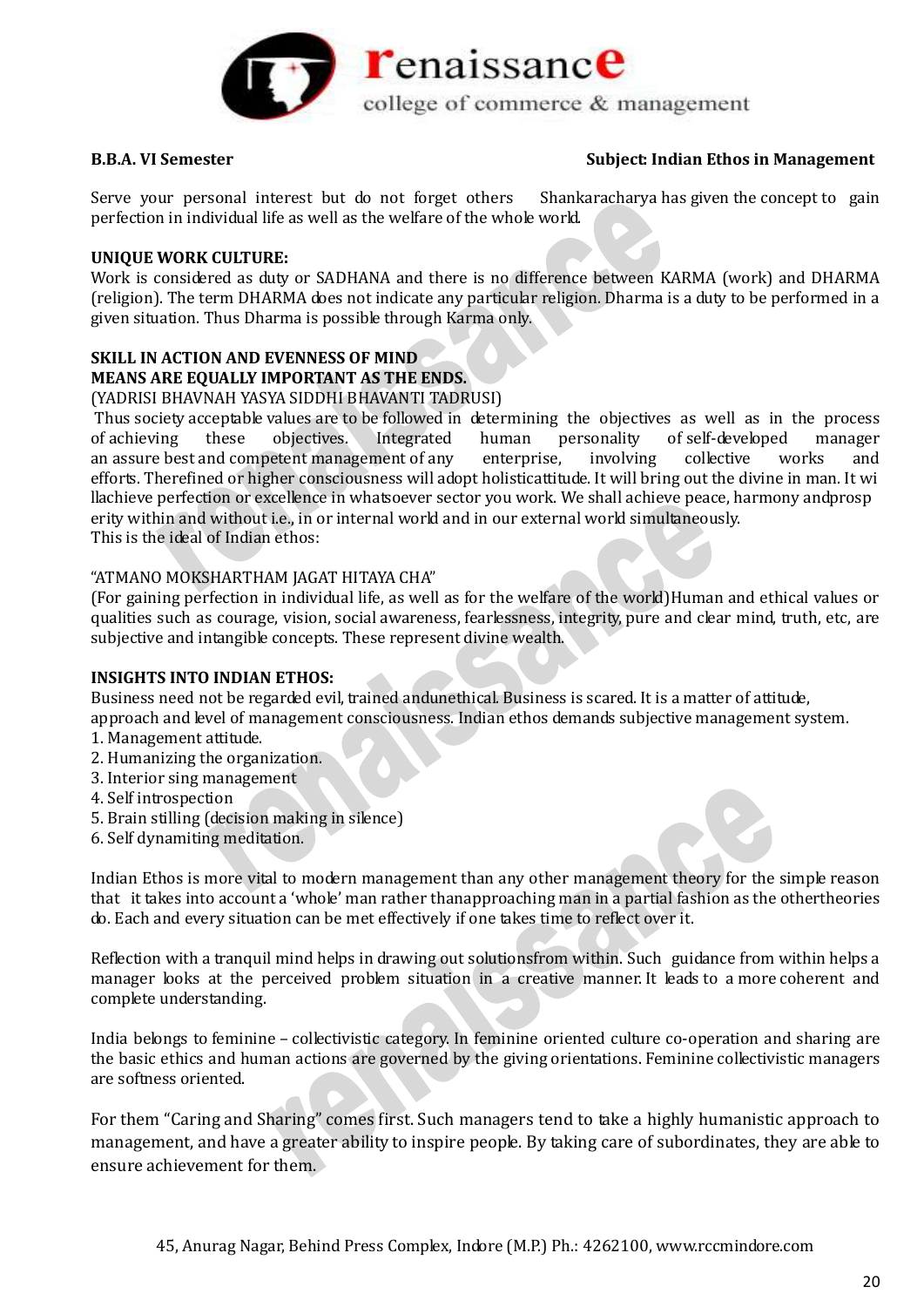

Indian culture is predominantly a Spiritual and Inward looking culture. It has a socio centric vision. The orientation of the spiritually dominated culture is that of welfare, the social good or the good of the greater members. Simple living and high thinking is the characteristic feature of our culture.

One of the dominant features of the Indian culture is the Joint Family System. The values that are particular to our society are extremely important in the context of management, where group effort rather than an individual Endeavour is more important. Living in a joint family, an individual Endeavour is more important Living in a joint family, an individual is brought up in a system of management, which may be termed the KARAT style of management. Karta in a joint family is a fatherly figure. Everyone in the family reposes confidence in him, he is respected and he is open to constructive and respectful criticism. There is the warmth of relationship, closeness, consideration for others and a feeling of sacrifice for the larger family interest.

Another characteristic of Indian culture is PURUSHARTHAS –

The Mission of Life. Purusharthameans and connotes the aims, mission or purpose of life. These four Purusharthas comprise man's aspiration. Purusharthas are four in number impact and significance will be lost to a significant extent. THE CRITICLAL ASPECTS OF THE INDIAN ETHOSNEED TO BE IMBIBED BY AN INTERNATIONAL COMPANY SEEKING TO SET UP BSINESS IN INDIA: Before we talk about the culture specific system of management suited to Indian psyche, we should first understand and appreciate the salient characteristics of Indian culture. Such an understanding is essential before embarking on the task of building the indigenous system of management. These are:

- Essential divinity of human soul
- Essential owners and solidarity of universe and all life.
- Philosophy of an integral experience.
- Family is the basic unit of social system.
- Rishi and ashramiac culture.
- Purusharth the mission.
- Varna-Ashram system.
- Spirit is free enquiry, tolerance and selective assimilation.

The characteristics of Indian culture are that attends to be pervasive and enduring. When an international company is setting up business in India, it will have to look for the acceptability of their management in its present form in the Indian situation.

The four basic cultural dimensions which may account for differences in management and HRD practices across culture are:

- The extent to which a society emphasizes collective rather than individual activity.
- The extent of power distance or tolerance for social inequality.
- The extent of acceptance of uncertainty.
- The extent to which a society emphasizes'Masculine values' and behavior such as assertiveness, ambitiousness, domination etc.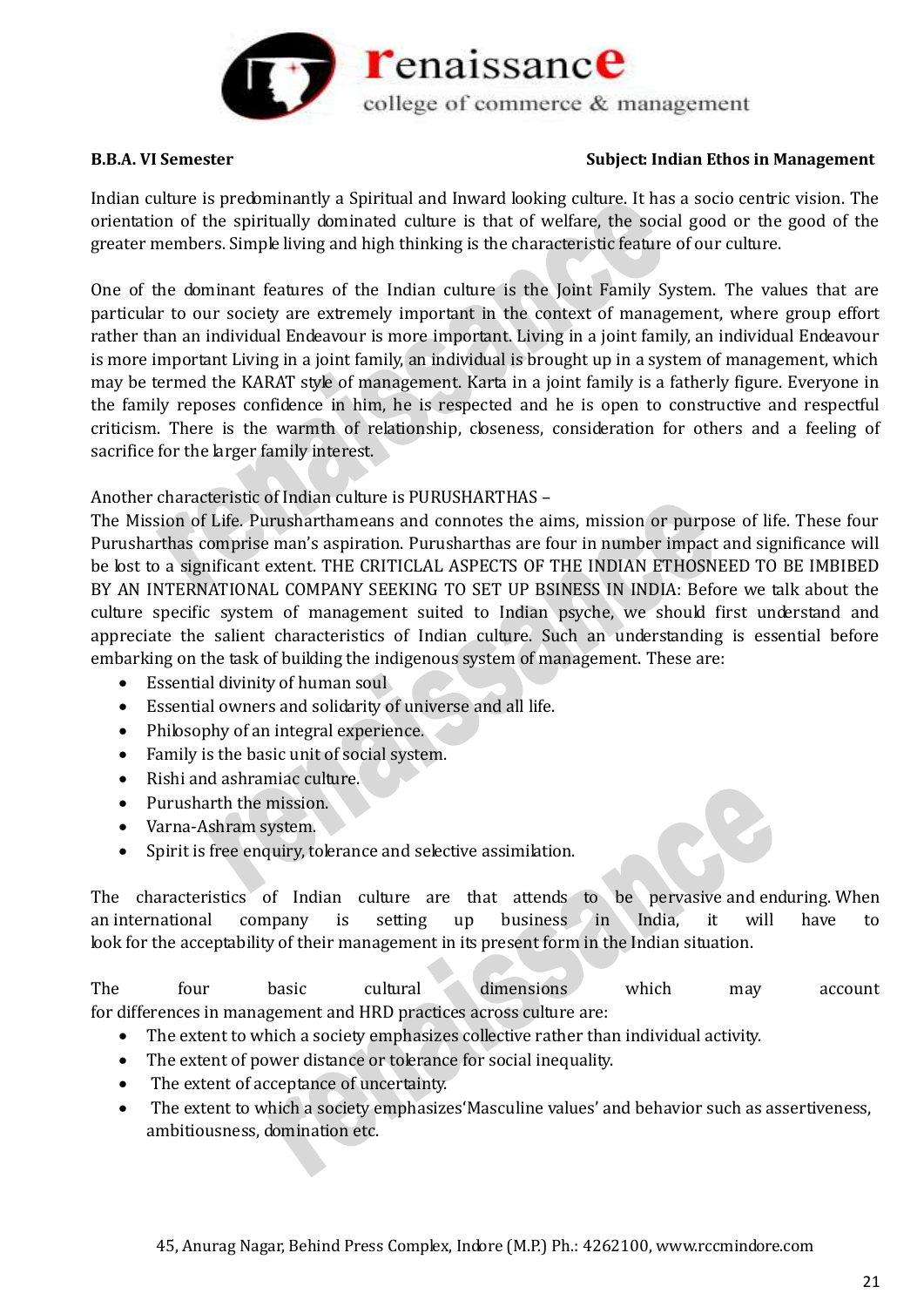



In the above diagram, the basic or the fundamental requirement for a manager is his 'VISION' and attitude towards the environment in its totality i.e. Cosmic view based on cultural values. Next comes the emotional stability of the manager. He must be a self-controlled and self-propelled man. This can come by the heavy input of sattvic gunas and the constantpractice of niskam karm. Job skills are the last input. This though important, is not the 'Core Requirement' as the westerners view it. Hence any international company should imbibe above mentioned features seeking the business in India.

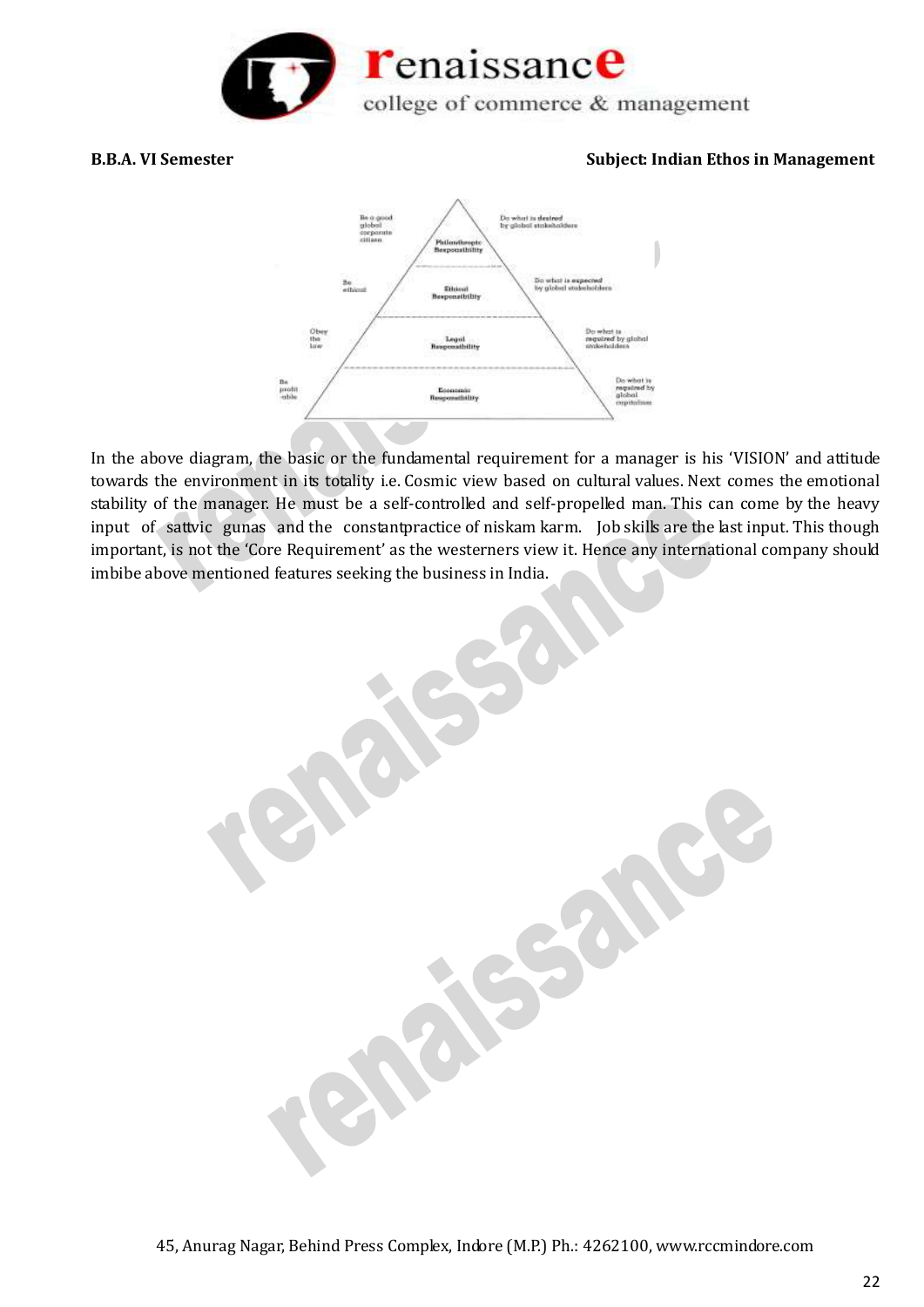

# **UNIT – 5 A HOLISTIC MANAGEMENT SYSTEM**

Nudging one's self towards ones' Higher Self can be accomplished if a person realizes the need for holistic and ethical approach to management by a paradigm shift from western principles to an enlightened philosophy of life based on Yoga, Siddha and Samadhi. Yoga is the way to lead oneself to Higher Self, Siddha is the appropriate knowledge which has been proved or accomplished and Samadhi means a state of equanimity of the mind or intellect.

Management is not merely the art of directing the activities of men so as to make the best use of money and materials, but it is the skill of enterprise based on experience, intuition and wisdom. While the task of managing material and financial resources may not be difficult for an experienced manager, it is an entirely matter when it comes to directing human resources. The difficulty arises simply because animate is quite different from inanimate.

For example, one can polish a rough diamond and cut to make it sparkle so as to enhance its beauty and hence its monetary value. The same does not apply in precisely the same manner when it comes to training, whereby he can have the opportunity to acquire skills. When finally placed in a business or industrial organization, such a person may initially show great promise. However, his efficiency, morale, commitment and loyalty may not necessarily be non-variable phenomena. The modern world of business and industry abounds with examples that show that mere salary, training and handsome perks do not necessarily guarantee wisdom or loyalty of the same degree from all such employees.

Therefore, the need of the day is to provide the right kind of environment for all the levels of employees to think for themselves in regard to the values and principles of proper and efficient work. 'Qualitative sincerity' and not 'quantitative variety' should be the guiding motto not only for an organization, but for each and every employees, whether he is a laborer, a supervisor, a middle level manager or a personality belonging to the top management. Development of the individual not merely for promoting the productivity of the organization but essentially for the 'good of the individual self' is to be emphasized as the most relevant work-philosophy for any organization.

# **The requisite holism of an employee as an individual existing and conscious of self as:**

- Physical person respectively, implementing active techniques to gain physical balance,
- Mental entity, enriching sentiment, perception, mind and will power by life balancing techniques,
- Social entity, building quality communication with others by the techniques of professional and working development and social integrity,
- Spiritual entity, longing after self actualization and the sense of life, carrying it into effect by the techniques of spiritual development,
- Economic entity, striving to satisfy her material needs as a person, family member, coworker, and as a member of a wider society.

In this way the behavior of individuals, who are willing to practice interdisciplinary cooperation, becomes socially responsible. It offers a possible answer to crisis; hence the individuals evolve from being merely owners to requisitely holistic creators, who enjoy subjective and objective welfare more than the others.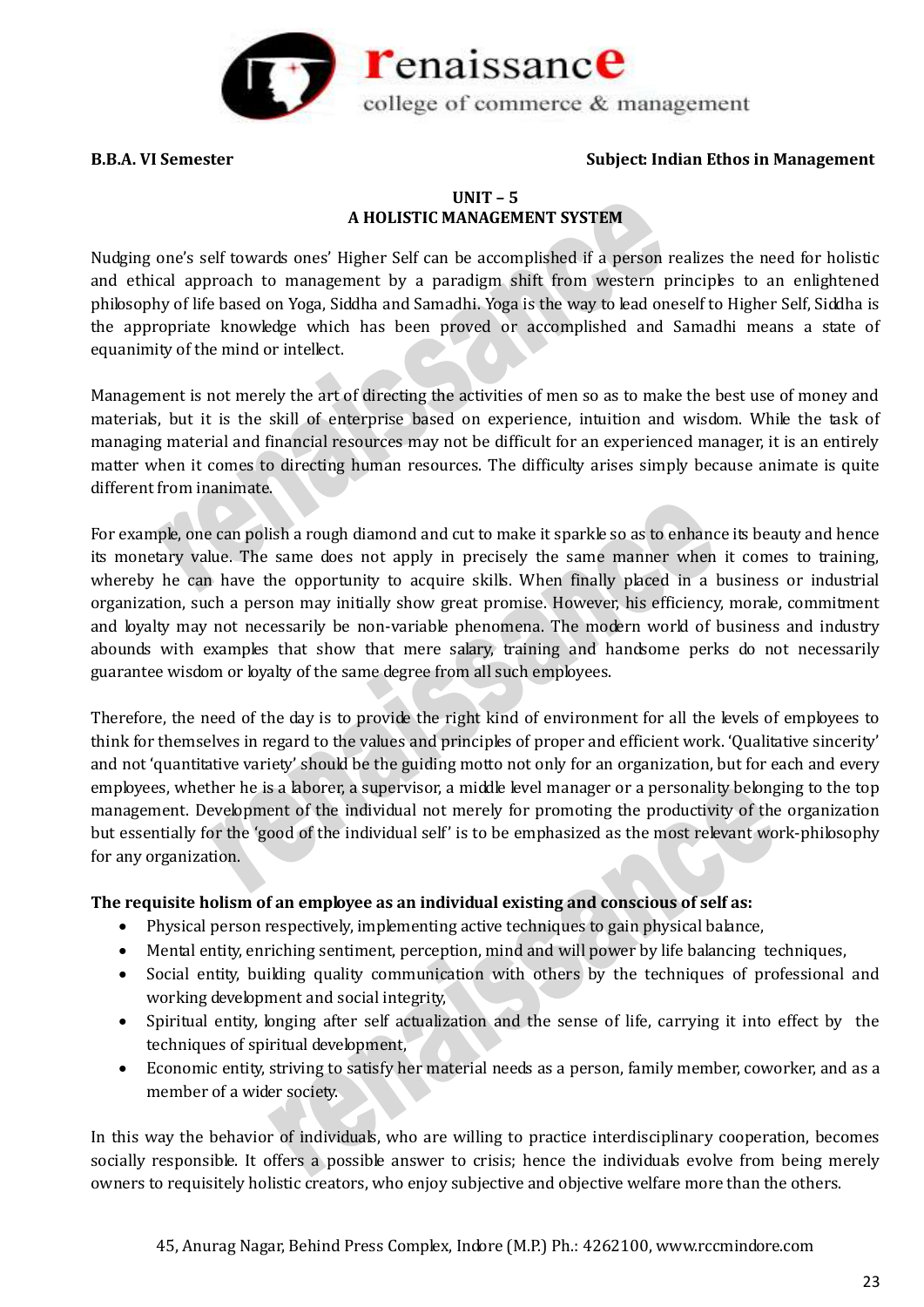

For the enterprises to solve their possible socio-economic problems the neo-liberal economic measures can hardly work, because the problems have been caused by such measures, unless the given enterprise is very exceptional.

# **Management in Indian Perspective**

# **Indian Ethos & Values in Modern Management**

"Certainly we should take care not to make intellect our God. Intellect has, of course, powerful muscles but no personality. It cannot lead. It can only serve. It is not fastidious about its choice of leaders (Mind) or Soul). The intellect has a sharp eye for tools and methods but is blind to Ethos Ends and Values".

### **- Albert Einstine**

"It is already becoming clear that a chapter which has a western beginning in business management will have to have an Indian ending, when the world adopts rich thought of Indian ethos and wisdom, if it is not end in the self-destruction of the human race".

# **- Arnold Toynbee, Nobel Laureate**

# **What constitutes Indian Ethos?**

Cambridge Advanced Learner's dictionary defines Ethos as "the set of beliefs, ideas, etc. about advances Learner's Dictionary defines it as "the moral ideas and attitudes that belong to a particular group or society". Indian ethos is all about what can be termed as "national ethos".

Formally, the body of knowledge which derives its solution from the rich and huge Indian system of ethics (moral philosophy) is known as Indian Ethos in Management (IEM).

Management is behavioural science and it has to be culture specific. IEM has as its basis, the culture base of India and as a country whose culture has its roots in religion- it does draw its lessons from the religions of the land – be it Hinduism, Buddhism, or any other. The salient ideas and thought scriptures are:

- 1. **Atmano Mokshartham, Jagat hitaya cha:** All work is an opportunity for doing well to the world and thus gaining materially and spiritually in our lives.
- 2. **Archet dana manbhyam –** Worship people not only with materials things but also by showing respect to their enterprising divinity within.
- 3. **Atmana Vindyate Viryam –** Strength and inspiration for excelling in work comes from the Divine, God within, through prayer, spiritual readings and unselfish work.
- 4. **Yogah Karmashy Kaushalam, Samatvam Yoga uchyate –** He who works with calm and even mind achieves the most.
- 5. **Yadishi Bhavana Yasya Siddhi Bhavati tadrish –** As we think, so we succeed, so we become. Attention to means ensures the end.
- 6. **Parasparam bhavayantah shreyah param bhavasyathah –** By mutual cooperation, respect and fellow feeling, all of us enjoy the highest good both material and spiritual.
- 7. **Tesham sukham tesham shanty shaswati –** Infinite happiness and infinite peace come to them who see the Divine in all beings.
- 8. **Paraspar Devo Bhav –** Regard the other person as a divine being. All of us have the same consciousness though our packages and containers are different.